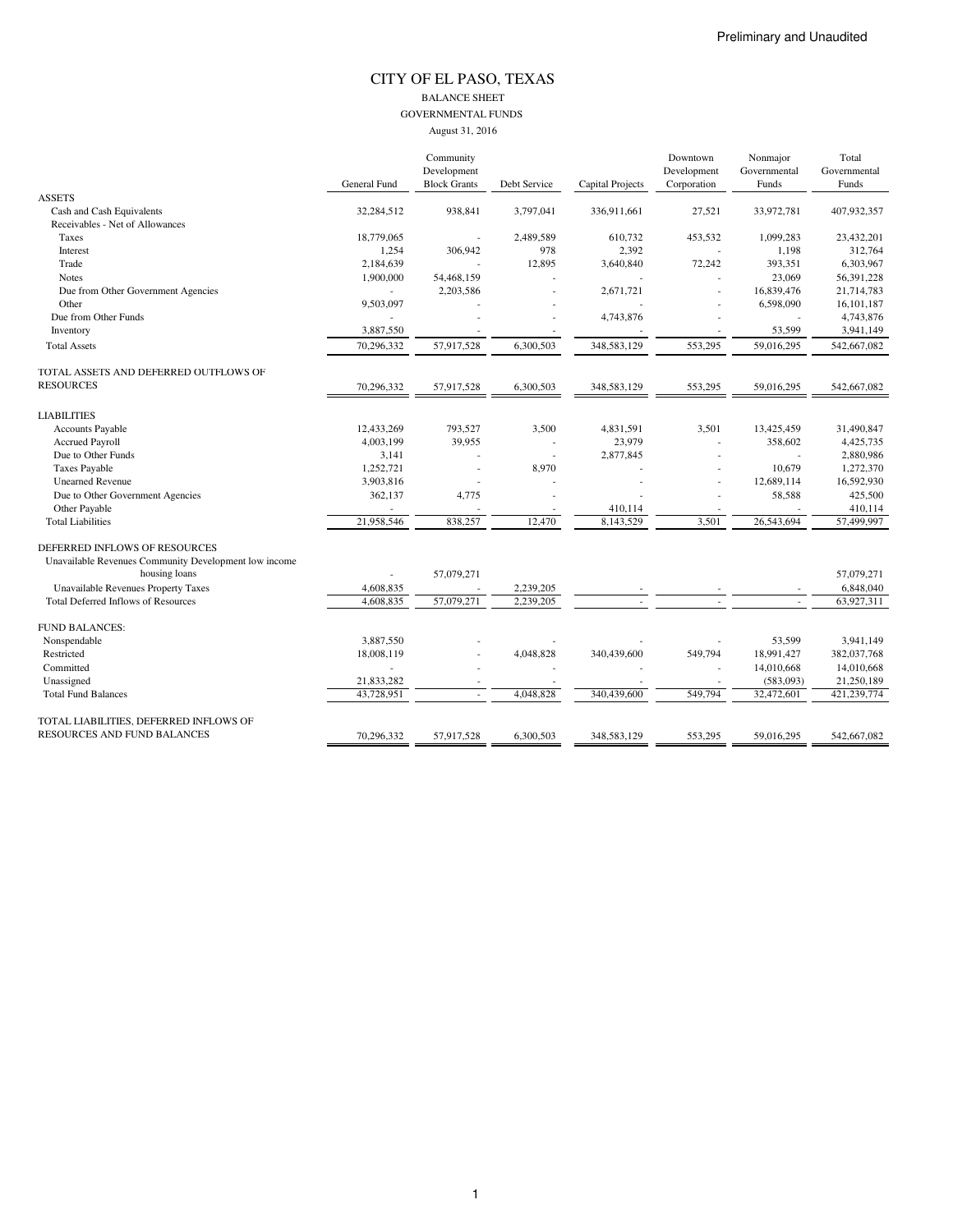STATEMENT OF REVENUES, EXPENDITURES AND CHANGES IN FUND BALANCES

GOVERNMENTAL FUNDS

|                                                  | General Fund | Community<br>Development<br><b>Block Grants</b> | Debt Service    | Capital Projects | Downtown<br>Development<br>Corporation | Nonmajor<br>Governmental<br>Funds | Total<br>Governmental<br>Funds |
|--------------------------------------------------|--------------|-------------------------------------------------|-----------------|------------------|----------------------------------------|-----------------------------------|--------------------------------|
| <b>REVENUES</b>                                  |              |                                                 |                 |                  |                                        |                                   |                                |
| <b>Property Taxes</b>                            | 153,531,054  |                                                 | 80,680,464      |                  |                                        | 2,761,514                         | 236,973,032                    |
| Penalties and Interest-Delinquent taxes          | 1,218,702    |                                                 | 619,653         |                  |                                        |                                   | 1,838,355                      |
| <b>Sales Taxes</b>                               | 85,389,228   |                                                 |                 | 4,244,779        | 2,922,943                              | 7,643,322                         | 100,200,272                    |
| <b>Franchise Fees</b>                            | 51,746,967   |                                                 |                 |                  |                                        | 4,504,874                         | 56,251,841                     |
| Charges for Services                             | 36,364,085   | 3,117,168                                       | 1,213,352       | 4,372,872        | 99,575                                 | 31,658,095                        | 76,825,147                     |
| Fines and Forfeitures                            | 10,649,110   |                                                 |                 |                  |                                        | 1,763,051                         | 12,412,161                     |
| Licenses and Permits                             | 13,991,638   |                                                 |                 |                  |                                        | 29,510                            | 14,021,148                     |
| <b>Ticket Sales</b>                              |              |                                                 |                 |                  | 250,197                                |                                   | 250,197                        |
| <b>Intergovernmental Revenues</b>                | 349,877      | 13,731,907                                      |                 | 8,437,382        | L,                                     | 18,143,034                        | 40,662,200                     |
| County Participation                             | 469,169      |                                                 |                 |                  |                                        |                                   | 469,169                        |
| Interest                                         | 198,182      | 8,375                                           | 143,865         | 373,536          | 11                                     | 39,163                            | 763,132                        |
| Rents and Other                                  | 1,411,981    | (169, 805)                                      |                 |                  | 400,000                                | 2,532,729                         | 4,174,905                      |
| Net Decrease in the Fair Value of Investments    | ä,           |                                                 | 2,124,181       |                  | 140,208                                |                                   | 2,264,389                      |
| <b>TOTAL REVENUES</b>                            | 355,319,993  | 16,687,645                                      | 84,781,515      | 17,428,569       | 3,812,934                              | 69,075,292                        | 547,105,948                    |
| <b>EXPENDITURES</b><br>Current:                  |              |                                                 |                 |                  |                                        |                                   |                                |
| General Government                               | 28,067,753   |                                                 |                 | 80,390           |                                        | 1,021,696                         | 29,363,569                     |
|                                                  | 211,879,950  | 193,730                                         |                 |                  |                                        | 12,227,252                        | 224, 107, 202                  |
| <b>Public Safety</b><br>Public Works             |              |                                                 |                 |                  |                                        |                                   |                                |
|                                                  | 35,817,338   |                                                 |                 | 1,623,736        |                                        | 4,644,515                         | 42,085,589                     |
| <b>Facilities Maintenance</b>                    |              |                                                 |                 |                  |                                        |                                   |                                |
| Public Health                                    | 5,857,910    |                                                 |                 |                  |                                        | 13,111,259                        | 18,969,169                     |
| Parks Department                                 | 20,521,973   | 245,070                                         |                 | 51,040           |                                        | 1,582,899                         | 22,400,982                     |
| Library                                          | 8,702,007    |                                                 |                 |                  |                                        | 307,264                           | 9,009,271                      |
| Non Departmental                                 | 19,710,120   |                                                 |                 |                  |                                        | 1,640,719                         | 21,350,839                     |
| Culture and Recreation                           | 6,407,567    |                                                 |                 | 888,084          |                                        | 19,631,261                        | 26,926,912                     |
| Economic Development                             | 8,557,774    |                                                 |                 | 2,526,416        |                                        | 8,224,356                         | 19,308,546                     |
| <b>Environmental Code Compliance</b>             |              |                                                 |                 |                  |                                        | 454,255                           | 454,255                        |
| Community and Human Development                  | 1,038,045    | 10,675,222                                      |                 |                  |                                        | 577,616                           | 12,290,883                     |
| Debt Service:                                    |              |                                                 |                 |                  |                                        |                                   |                                |
| Principal                                        | 4,065,323    |                                                 | 39,954,278      |                  |                                        |                                   | 44,019,601                     |
| <b>Interest Expense</b>                          | 425,030      |                                                 | 57,505,564      |                  | 5,533,425                              |                                   | 63,464,019                     |
| Payment to Refunding Bond Escrow Agent           |              |                                                 |                 |                  | 17,455,000                             |                                   | 17,455,000                     |
| <b>Fiscal Fees</b>                               |              |                                                 | 1,121,655       | 2,182,442        | 302,591                                |                                   | 3,606,688                      |
| Capital Outlay                                   | 700,107      | 5,573,623                                       |                 | 45,001,725       |                                        | 895,227                           | 52,170,682                     |
| TOTAL EXPENDITURES                               | 351,750,897  | 16,687,645                                      | 98,581,497      | 52,353,833       | 23,291,016                             | 64,318,319                        | 606,983,207                    |
| Excess(Deficiency) of revenues over expenditures | 3,569,096    |                                                 | (13,799,982)    | (34,925,264)     | (19, 478, 082)                         | 4,756,973                         | (59, 877, 259)                 |
| OTHER FINANCING SOURCES(USES):                   |              |                                                 |                 |                  |                                        |                                   |                                |
| Transfers In                                     | 16,920,895   |                                                 | 8,187,233       | 7,884,357        | 629,062                                | 7,630,945                         | 41,252,492                     |
| <b>Transfers Out</b>                             | (19,705,376) |                                                 | (125,930)       | (9,694,004)      |                                        | (9,138,569)                       | (38,663,879)                   |
| <b>Intrafund Transfers</b>                       |              |                                                 |                 |                  |                                        |                                   |                                |
| Federal Tax Credit - Build America Bonds         |              |                                                 |                 |                  |                                        |                                   |                                |
| Face Amount of Bonds Issued                      |              |                                                 |                 | 254,575,000      |                                        |                                   | 254,575,000                    |
| Face Amount of Commercial Paper Issued           |              |                                                 |                 |                  |                                        |                                   |                                |
| Face Amount of Refunding Bonds Issued            |              |                                                 | 121,260,000     |                  | 17,665,000                             |                                   | 138,925,000                    |
| Premium on Issuance of Bonds                     |              |                                                 | 18,276,214      | 41,780,204       | 1,163,237                              |                                   | 61,219,655                     |
| Discount on Issuance of Bonds                    |              |                                                 |                 |                  |                                        |                                   |                                |
| Payment to Refunding Bond Escrow Agent           |              |                                                 | (135, 475, 000) |                  |                                        |                                   | (135, 475, 000)                |
| Proceeds from Sale of Capital Assets             |              |                                                 |                 | 137,900          |                                        |                                   | 137,900                        |
| Loan Proceeds                                    |              |                                                 |                 | 656,449          |                                        |                                   | 656,449                        |
| Capital Contributions                            |              |                                                 |                 |                  |                                        |                                   |                                |
| Other Sources (Uses)                             |              |                                                 | 2,126,179       |                  |                                        | 4,375,500                         | 6,501,679                      |
| TOTAL OTHER FINANCING SOURCES(USES)              | (2,784,481)  | ÷,                                              | 14,248,696      | 295,339,906      | 19,457,299                             | 2,867,876                         | 329,129,296                    |
|                                                  |              |                                                 |                 |                  |                                        |                                   |                                |
| Net change in fund balances                      | 784,615      |                                                 | 448,714         | 260,414,642      | (20, 783)                              | 7,624,849                         | 269,252,037                    |
| Fund balances - beginning of year                | 42,944,336   |                                                 | 3,600,114       | 80,024,958       | 570,577                                | 24,847,752                        | 151,987,737                    |
| Fund balances - end of period                    | 43,728,951   | $\omega$                                        | 4,048,828       | 340,439,600      | 549,794                                | 32,472,601                        | 421,239,774                    |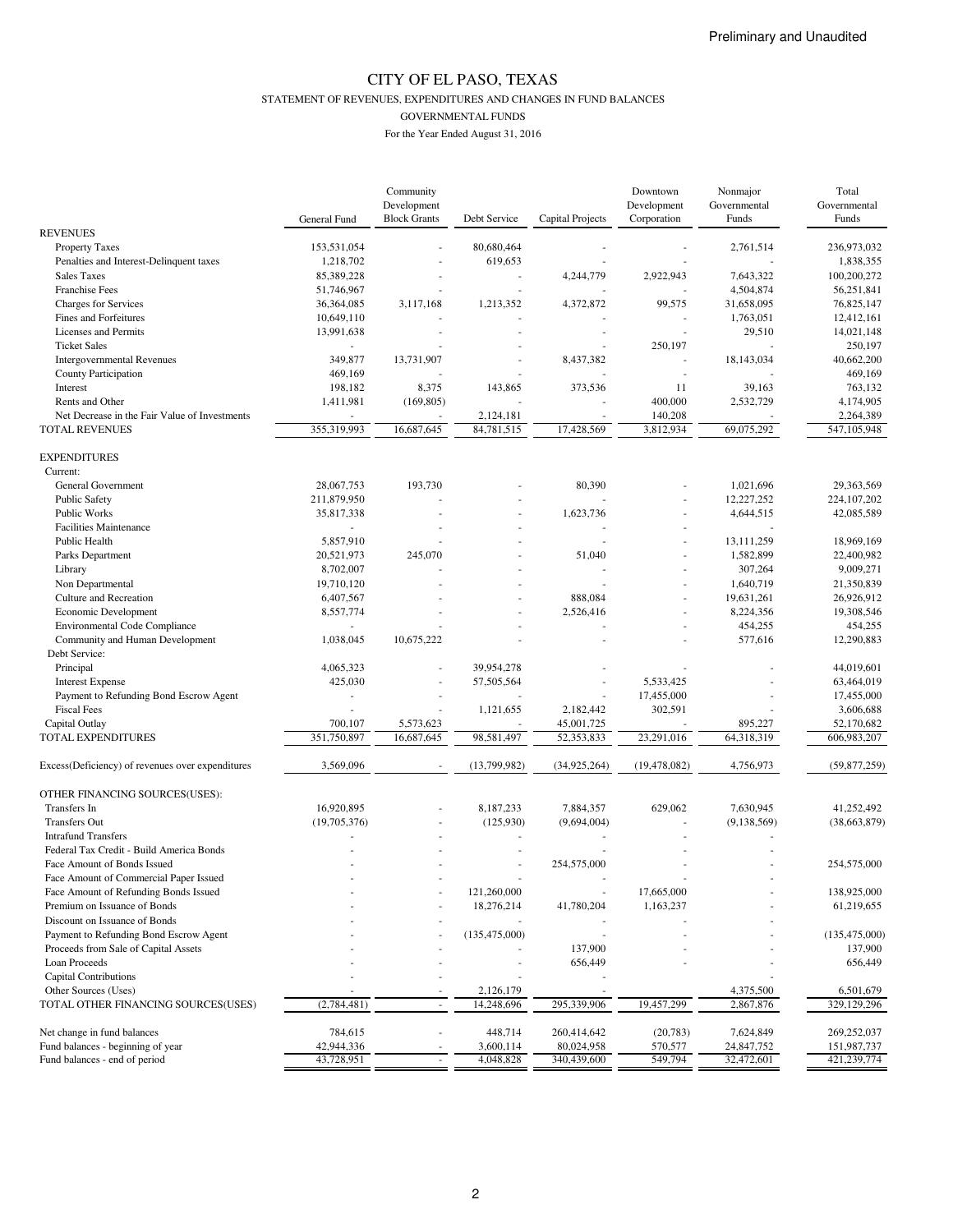### STATEMENT OF NET POSITION CITY OF EL PASO, TEXAS August 31, 2016 PROPRIETARY FUNDS

|                                                       | Business-type Activities - Enterprise Funds |                            |                     |                                 |                                      |              |                                                        |
|-------------------------------------------------------|---------------------------------------------|----------------------------|---------------------|---------------------------------|--------------------------------------|--------------|--------------------------------------------------------|
|                                                       | El Paso<br>International<br>Airport         | Environmenta<br>1 Services | <b>Mass Transit</b> | International<br><b>Bridges</b> | Tax Office<br><b>Enterprise Fund</b> | Totals       | Governmental<br>Activities - Internal<br>Service Funds |
| <b>ASSETS</b>                                         |                                             |                            |                     |                                 |                                      |              |                                                        |
| Current assets:                                       |                                             |                            |                     |                                 |                                      |              |                                                        |
| Cash and Cash Equivalents                             | 36,015,867                                  | 26,567,600                 | (20,793,029)        | (11,241)                        | 388,678                              | 42,167,875   | 21,774,799                                             |
| Receivables - Net of Allowances:                      |                                             |                            |                     |                                 |                                      |              |                                                        |
| Taxes                                                 |                                             |                            | 6,909,373           |                                 | 1,018                                | 6,910,391    |                                                        |
| Interest                                              | 1,030                                       |                            |                     | 143                             |                                      | 1,173        | 568                                                    |
| Trade                                                 | 2,748,548                                   | 3,778,444                  | 266,155             | 5,754                           | 1,583                                | 6,800,484    | 10,208                                                 |
| Due from Other Government Agencies                    | 2,021,968                                   | 165,829                    | 903,999             |                                 |                                      | 3,091,796    |                                                        |
| Due From Component Unit                               |                                             | 3,742,395                  |                     |                                 |                                      | 3,742,395    |                                                        |
| Prepaid Items                                         | 348,253                                     |                            | 59,213              |                                 |                                      | 407,466      | 939,775                                                |
| Due From Other Funds                                  |                                             |                            | 2,877,845           |                                 |                                      | 2,877,845    |                                                        |
| Inventory                                             | 1,557,179                                   |                            | 4,242,673           |                                 |                                      | 5,799,852    |                                                        |
| Total current assets                                  | 42,692,845                                  | 34,254,268                 | (5,533,771)         | (5, 344)                        | 391,279                              | 71,799,277   | 22,725,350                                             |
| Noncurrent assets:                                    |                                             |                            |                     |                                 |                                      |              |                                                        |
| Restricted Cash and Cash Equivalents                  |                                             | 20,146,294                 |                     | 4,760,709                       |                                      | 24,907,003   |                                                        |
| Capital Assets:                                       |                                             |                            |                     |                                 |                                      |              |                                                        |
| Land                                                  | 1,381,099                                   | 6,887,813                  | 11,871,902          | 2,469,531                       |                                      | 22,610,345   |                                                        |
| Buildings, Improvements & Equipment, Net              | 247,001,880                                 | 26,899,680                 | 96,393,478          | 14,749,774                      | 29,123                               | 385,073,935  |                                                        |
| <b>Construction</b> in Progress                       | 15,663,114                                  | 504,122                    | 47,614,206          | 91,357                          |                                      | 63,872,799   | 326,672                                                |
| Total noncurrent assets                               | 264,046,093                                 | 54,437,909                 | 155,879,586         | 22,071,371                      | 29,123                               | 496,464,082  | 326,672                                                |
| <b>TOTAL ASSETS</b>                                   | 306.738.938                                 | 88,692,177                 | 150,345,815         | 22,066,027                      | 420,402                              | 568,263,359  | 23,052,022                                             |
|                                                       |                                             |                            |                     |                                 |                                      |              |                                                        |
| DEFERRED OUTFLOWS OF RESOURCES                        |                                             |                            |                     |                                 |                                      |              |                                                        |
| Deferred Outflow of Resources - Pension Contributions | 1,163,933                                   | 1,745,489                  | 3,152,089           | 216,260                         |                                      | 6,277,771    | 504,872                                                |
| Deferred Outflow of Resources - Econ/Demog Losses     | 189,147                                     | 283,654                    | 512,235             | 35,144                          |                                      | 1,020,180    | 82,045                                                 |
| <b>Total Deferred Outflows of Resources</b>           | 1,353,080                                   | 2,029,143                  | 3,664,324           | 251,404                         |                                      | 7,297,951    | 586,917                                                |
| Total Assets & Deferred Outflows                      | 308,092,018                                 | 90.721.320                 | 154,010,139         | 22,317,431                      | 420,402                              | 575,561,310  | 23,638,939                                             |
| <b>LIABILITIES</b>                                    |                                             |                            |                     |                                 |                                      |              |                                                        |
| Current liabilities:                                  |                                             |                            |                     |                                 |                                      |              |                                                        |
| Accounts Payable                                      | 3,424,860                                   | 1,607,088                  | 4,274,235           | 154,082                         | 26,106                               | 9,486,371    | 3,111,669                                              |
| <b>Accrued Payroll</b>                                | 233,473                                     | 305,211                    | 484,836             | 44,237                          | 17,193                               | 1,084,950    | 89,521                                                 |
| Current Portion - Bonds, Notes and Capital            | 1,831,900                                   | 1,495,494                  | 1,575,436           | 1,104,943                       |                                      | 6,007,773    |                                                        |
| Due to Other Funds                                    | 1,091,230                                   | 1,886,196                  | 1,446,974           | 319,476                         |                                      | 4,743,876    |                                                        |
| Taxes Payable                                         | 55,256                                      |                            |                     |                                 |                                      | 55,256       |                                                        |
| Interest Payable on Bonds and Notes                   | 108,945                                     | 40,138                     | 101,043             | 12,362                          |                                      | 262,488      |                                                        |
| <b>Unearned Revenue</b>                               | 2,187,360                                   | 95,150                     | 246,061             | 5,000                           |                                      | 2,533,571    |                                                        |
| Construction Contracts and Retainage Payable          | 3,998,703                                   |                            |                     |                                 |                                      | 3,998,703    |                                                        |
| Compensated Absences - Current                        | 2,157,892                                   | 904,848                    | 1,658,295           | 184,032                         |                                      | 4,905,067    |                                                        |
| Landfill Closure Costs - Current                      |                                             | 992,875                    |                     |                                 |                                      | 992,875      |                                                        |
| Total current liabilities                             | 15,089,619                                  | 7,327,000                  | 9,786,880           | 1,824,132                       | 43,299                               | 34,070,930   | 3.201.190                                              |
| Noncurrent liabilities:                               |                                             |                            |                     |                                 |                                      |              |                                                        |
| Certificates of Obligation Bonds                      |                                             | 19,797,832                 | 55,495,585          | 4,919,905                       |                                      | 80,213,322   |                                                        |
| Revenue Bonds                                         | 54,457,144                                  | (6, 712)                   |                     | (48, 896)                       |                                      | 54,401,536   |                                                        |
| <b>Compensated Absences</b>                           | 608,636                                     | 255,214                    | 467,724             | 51,906                          | 177,989                              | 1,561,469    | 725,327                                                |
| <b>Landfill Closure Costs</b>                         |                                             | 19,029,543                 |                     |                                 |                                      | 19,029,543   |                                                        |
| Delta Transfer Station Closure Costs                  |                                             | 123,876                    |                     |                                 |                                      | 123,876      |                                                        |
| Claims and Judgments                                  |                                             |                            | 467,845             |                                 |                                      | 467,845      | 15,220,661                                             |
| Net Pension Obligation                                | 6,461,516                                   | 9,690,003                  | 17,498,673          | 747,751                         |                                      | 34,397,943   | 2,802,774                                              |
| Other Postemployment Benefits                         | 4,547,191                                   | 6,211,703                  | 9,704,452           | 941,606                         |                                      | 21,404,952   | 1,846,793                                              |
| Total noncurrent liabilities                          | 66,074,487                                  | 55,101,459                 | 83,634,279          | 6,612,272                       | 177,989                              | 211,600,486  | 20,595,555                                             |
| <b>TOTAL LIABILITIES</b>                              | 81,164,106                                  | 62,428,459                 | 93,421,159          | 8,436,404                       | 221,288                              | 245,671,416  | 23,796,745                                             |
|                                                       |                                             |                            |                     |                                 |                                      |              |                                                        |
| DEFERRED INFLOWS OF RESOURCES                         |                                             |                            |                     |                                 |                                      |              |                                                        |
| Deferred Inflow of Resources - Investment Earnings    | 2,437,059                                   | 3,654,731                  | 6,599,889           | 905,618                         |                                      | 13,597,297   | 1,057,108                                              |
| <b>Total Deferred Inflows of Resources</b>            | 2,437,059                                   | 3,654,731                  | 6,599,889           | 905,618                         |                                      | 13,597,297   | 1,057,108                                              |
| <b>NET POSITION</b>                                   |                                             |                            |                     |                                 |                                      |              |                                                        |
| Net investment in capital assets                      | 205,481,301                                 | 14,460,357                 | 100,282,958         | 12,427,291                      |                                      | 332,651,907  | 75,882                                                 |
| Unrestricted                                          | 19,009,552                                  | 10,177,773                 | (46, 293, 867)      | 548,118                         | 199,114                              | (16,359,310) | (1,290,796)                                            |
| <b>TOTAL NET POSITION</b>                             | 224,490,853                                 | 24,638,130                 | 53,989,091          | 12,975,409                      | 199,114                              | 316,292,597  | (1,214,914)                                            |
|                                                       |                                             |                            |                     |                                 |                                      |              |                                                        |
| TOTAL LIABILITIES AND NET POSITION                    | 308,092,018                                 | 90,721,320                 | 154,010,139         | 22,317,431                      | 420,402                              | 575,561,310  | 23,638,939                                             |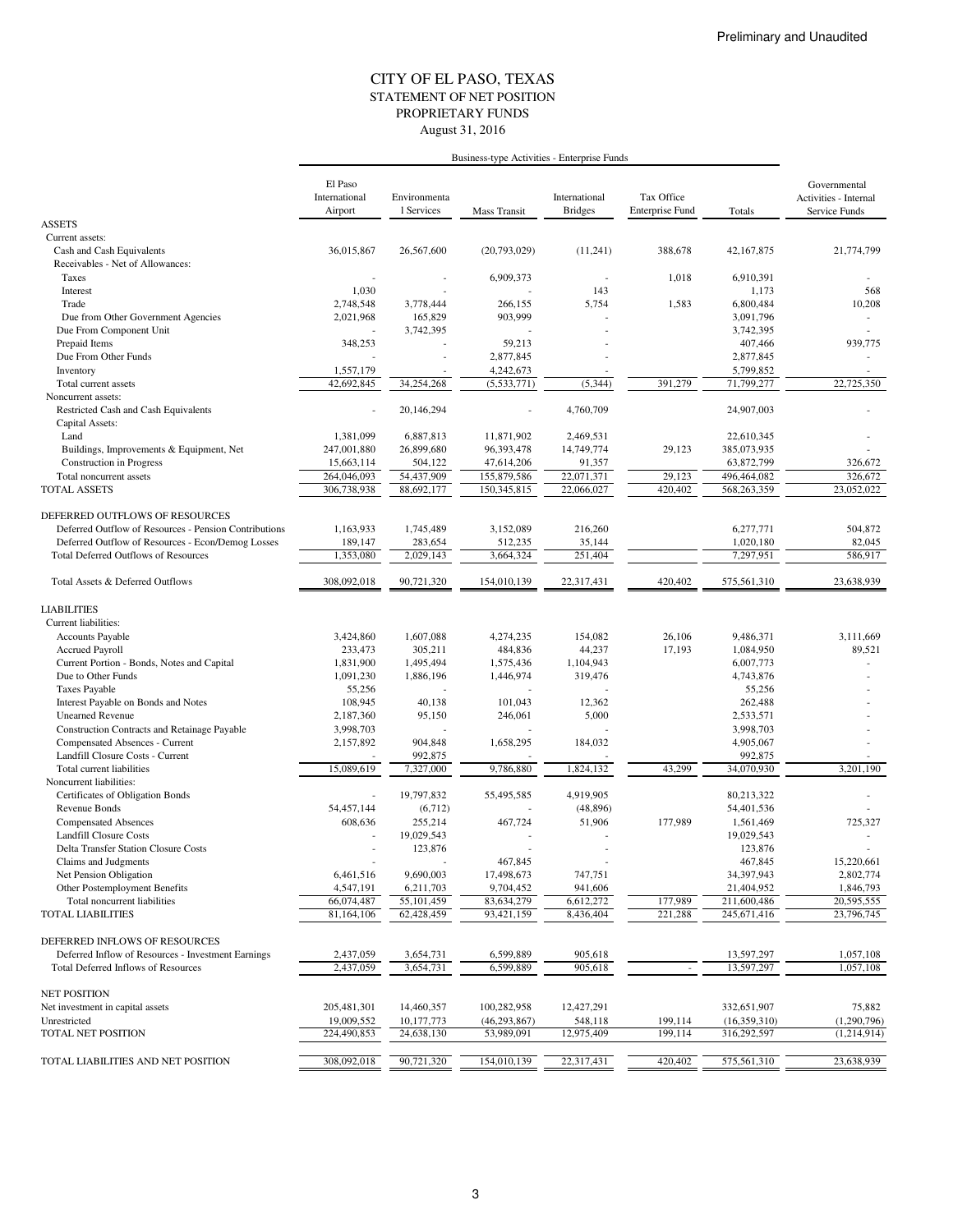#### CITY OF EL PASO, TEXAS STATEMENT OF REVENUES, EXPENSES AND CHANGES IN FUND NET POSITIONPROPRIETARY FUNDSFor the Year Ended August 31, 2016

| Business-type Activities - Enterprise Funds |  |  |
|---------------------------------------------|--|--|
|                                             |  |  |

|                                            | Operating<br>Budget | El Paso<br>International<br>Airport | Operating<br><b>Budget</b> | Environmental<br>Services | Operating<br>Budget | <b>Mass Transit</b> | Operating<br><b>Budget</b> | International<br><b>Bridges</b> | Operating<br>Budget | Tax Office<br>Enterprise<br>Fund | Total          | Governmental<br>Activities -<br><b>Internal Service</b><br>Funds |
|--------------------------------------------|---------------------|-------------------------------------|----------------------------|---------------------------|---------------------|---------------------|----------------------------|---------------------------------|---------------------|----------------------------------|----------------|------------------------------------------------------------------|
| <b>OPERATING REVENUES:</b>                 |                     |                                     |                            |                           |                     |                     |                            |                                 |                     |                                  |                |                                                                  |
| <b>Intergovernmental Revenues</b>          |                     |                                     |                            |                           |                     |                     |                            |                                 | 3,217,232           | 1,585,972                        | 1,585,972      |                                                                  |
| Penalties and Interest-Delinquent taxes    |                     |                                     |                            |                           |                     |                     |                            |                                 | 30,000              | 514,881                          | 514,881        |                                                                  |
| Charges of Rentals and Fees                | 37,088,254          | 37,001,739                          | 46,144,656                 | 50,849,796                | 40,000              | 129,688             | 83,249                     | 43,537                          |                     |                                  | 88,024,760     |                                                                  |
| Charges of Tolls                           |                     |                                     |                            |                           |                     |                     | 21,338,521                 | 21,884,648                      |                     |                                  | 21,884,648     |                                                                  |
| Charges of Fares and Fees                  | 433,500             | 376,706                             | 708,234                    | 426,297                   | 12,124,700          | 9,791,978           |                            |                                 |                     |                                  | 10,594,981     |                                                                  |
| Sales to Departments                       |                     |                                     |                            | 86,551                    |                     |                     |                            |                                 |                     |                                  | 86,551         | 17,084,152                                                       |
| Premium Contributions                      |                     |                                     |                            |                           |                     |                     |                            |                                 |                     |                                  |                | 53,274,781                                                       |
| <b>General Revenues</b>                    | 215,882             | 252.141                             | 1.059.429                  | 781,287                   | 2,600,000           | 2,379,896           | 670,847                    | 426,580                         |                     |                                  | 3,839,904      | 807,589                                                          |
| <b>Total Operating Revenues</b>            | 37,737,636          | 37,630,586                          | 47,912,319                 | 52,143,931                | 14,764,700          | 12,301,562          | 22,092,617                 | 22,354,765                      | 3,247,232           | 2,100,853                        | 126,531,697    | 71,166,522                                                       |
| <b>OPERATING EXPENSES:</b>                 |                     |                                     |                            |                           |                     |                     |                            |                                 |                     |                                  |                |                                                                  |
| <b>Personnel Services</b>                  | 16,827,071          | 17,451,503                          | 21,153,676                 | 21,166,357                | 31,673,594          | 35,725,016          | 2,896,938                  | 3,008,574                       | 1,202,143           | 1,202,388                        | 78,553,838     | 6,917,624                                                        |
| <b>Contractual Services</b>                | 99,000              | 14,260                              | 10,000                     | 5,198                     |                     |                     | 2,925,926                  | 1,455,081                       |                     |                                  | 1,474,539      |                                                                  |
| <b>Professional Services</b>               | 1,022,200           | 681,435                             | 148,433                    | 34,844                    | 307,000             | 141,638             | 27,653                     | 19,670                          |                     |                                  | 877,587        | 1,170,656                                                        |
| <b>Outside Contracts</b>                   | 7,022,362           | 6,385,663                           | 2,381,364                  | 2,560,060                 | 12,813,177          | 12,661,367          | 1,401,626                  | 1,458,297                       | 216,377             | 245,360                          | 23,310,747     | 3,066,913                                                        |
| Fuel and Lubricants                        | 343,570             | 148,367                             | 4,120,185                  | 2,152,269                 | 4,636,500           | 3,221,940           | 11,350                     | 4,449                           | 500                 | 73                               | 5,527,098      | 4,445,494                                                        |
| Materials and Supplies                     | 1,239,605           | 1,191,556                           | 8,015,685                  | 8,456,405                 | 3,673,889           | 5,221,735           | 200,927                    | 124,956                         | 150,173             | 139,369                          | 15,134,021     | 4,868,797                                                        |
| Communications                             | 396,825             | 221,715                             | 311,554                    | 253,295                   | 181,490             | 123,509             | 27,394                     | 19,355                          |                     |                                  | 617,874        | 615                                                              |
| <b>Utilities</b>                           | 1,953,099           | 1,642,994                           | 216,385                    | 197,223                   | 1,345,000           | 1,345,120           | 91,500                     | 80,916                          |                     |                                  | 3,266,253      | 25,845                                                           |
| <b>Operating Leases</b>                    | 54,200              | 28,883                              | 55,407                     | 37,828                    | 916,359             | 776,572             | 346,754                    | 344,231                         | 132,750             | 127,536                          | 1,315,050      | 60,640                                                           |
| <b>Travel and Entertainment</b>            | 155,735             | 204,365                             | 74,325                     | 77,932                    | 46,000              | 53,836              | 12,600                     | 22,932                          | 16,000              | 10,711                           | 369,776        | 2,521                                                            |
| <b>Benefits Provided</b>                   | 500                 | 306                                 |                            | $\overline{\phantom{a}}$  | 40,000              | 43,745              |                            |                                 |                     |                                  | 44,051         | 53,267,486                                                       |
| Maintenance and Repairs                    | 1,168,627           | 895,725                             | 270,575                    | 272,034                   | 541,055             | 1,430,288           | 328,300                    | 258,164                         |                     |                                  | 2,856,211      | 1,638,733                                                        |
| Landfill and Transfer Station Utilization  |                     |                                     | 3,001,005                  | 3,008,034                 |                     |                     |                            |                                 |                     |                                  | 3,008,034      |                                                                  |
| <b>Other Operating Expenses</b>            | 2,680,231           | 2,145,906                           | 6,847,848                  | 6,599,220                 | 5,926,230           | 6,475,849           | 89,500                     | 90,592                          | 389,756             | 203,165                          | 15,514,732     | 262,748                                                          |
| Depreciation                               |                     | 17,825,398                          |                            | 17,028,834                |                     | 21,587,270          |                            | 2,167,339                       |                     | 3,377                            | 58,612,218     | 73,628                                                           |
| <b>Total Operating Expenses</b>            | 32,963,025          | 48,838,076                          | 46,606,442                 | 61,849,533                | 62,100,294          | 88,807,885          | 8,360,468                  | 9,054,556                       | 2,107,699           | 1,931,979                        | 210,482,029    | 75,801,700                                                       |
| Operating Income (Loss)                    | 4,774,611           | (11, 207, 490)                      | 1,305,877                  | (9,705,602)               | (47, 335, 594)      | (76, 506, 323)      | 13,732,149                 | 13,300,209                      | 1,139,533           | 168,874                          | (83,950,332)   | (4,635,178)                                                      |
| NONOPERATING REVENUES (EXPENSES):          |                     |                                     |                            |                           |                     |                     |                            |                                 |                     |                                  |                |                                                                  |
| <b>Interest Revenue</b>                    | 90,000              | 142,345                             | 60,000                     |                           |                     |                     |                            | 21,109                          |                     |                                  | 163,454        | 81,383                                                           |
| <b>Interest Expense</b>                    |                     | (2,654,652)                         | (953, 654)                 | (734, 662)                | (1,937,615)         | (2,192,288)         | (354,050)                  | (205, 155)                      |                     |                                  | (5,786,757)    |                                                                  |
| Federal Tax Credit - Build America Bonds   |                     |                                     |                            |                           |                     | 241,738             |                            |                                 |                     |                                  | 241,738        |                                                                  |
| Gain(Loss) on Sale of Equipment and Land   |                     |                                     |                            | (23, 448)                 |                     |                     |                            |                                 |                     |                                  | (23, 448)      |                                                                  |
| Passenger Facility Charge                  |                     | 4,682,476                           |                            |                           |                     |                     |                            |                                 |                     |                                  | 4,682,476      |                                                                  |
| <b>Customer Facility Charge</b>            | 3,290,000           | 3,435,217                           |                            |                           |                     |                     |                            |                                 |                     |                                  | 3,435,217      |                                                                  |
| Sales Tax                                  |                     |                                     |                            |                           | 41,357,944          | 41,343,218          |                            |                                 |                     |                                  | 41,343,218     |                                                                  |
| FTA Subsidy                                |                     |                                     |                            |                           | 11,500,000          | 11,277,462          |                            |                                 |                     |                                  | 11,277,462     |                                                                  |
| Total NonOperating Revenues (Expenses)     | 3,380,000           | 5,605,386                           | (893, 654)                 | (758, 110)                | 50,920,329          | 50,670,130          | (354,050)                  | (184, 046)                      |                     |                                  | 55,333,360     | 81,383                                                           |
| Income (Loss) Before Capital Contributions |                     |                                     |                            |                           |                     |                     |                            |                                 |                     |                                  |                |                                                                  |
| and Transfers                              | 8,154,611           | (5,602,104)                         | 412,223                    | (10, 463, 712)            | 3,584,735           | (25, 836, 193)      | 13,378,099                 | 13,116,163                      | 1,139,533           | 168,874                          | (28, 616, 972) | (4, 553, 795)                                                    |
| Capital Contributions                      |                     | 9,377,679                           |                            | 731,681                   | 8,757,764           | 14,158,174          | $\overline{\phantom{a}}$   |                                 |                     |                                  | 24, 267, 534   |                                                                  |
| <b>Transfers Out</b>                       | (3,851,616)         | $\mathcal{D}$                       | (3,297,010)                | 8.400.362                 | (362,500)           | 219,076             | (11, 317, 892)             | (12,615,479)                    |                     | 30,240                           | (3.965.799)    | 465,086                                                          |
| Change in net assets                       | 4,302,995           | 3,775,577                           | (2,884,787)                | (1,331,669)               | 11,979,999          | (11, 458, 943)      | 2,060,207                  | 500,684                         | 1,139,533           | 199,114                          | (8,315,237)    | (4, 162, 337)                                                    |
| <b>Total Net Position-beginning</b>        |                     | 220,715,276                         |                            | 25,969,799                |                     | 65,448,034          |                            | 12,474,725                      |                     |                                  | 324,607,834    | 2,947,423                                                        |
| <b>Total Net Position-ending</b>           | 4,302,995           | 224,490,853                         | (2,884,787)                | 24,638,130                | 11,979,999          | 53,989,091          | 2,060,207                  | 12,975,409                      | 1,139,533           | 199,114                          | 316,292,597    | (1,214,914)                                                      |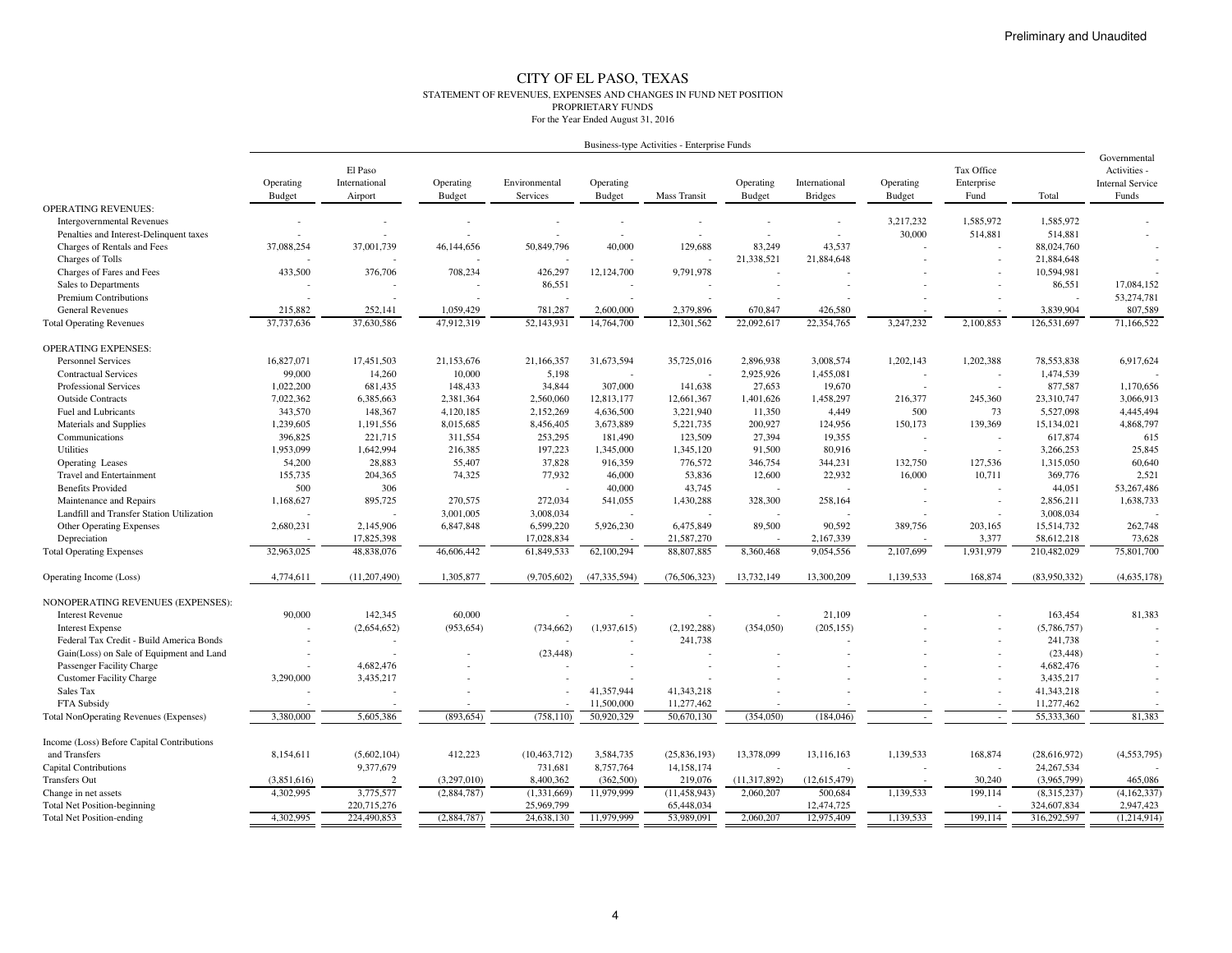STATEMENT OF CASH FLOWS

PROPRIETARY FUNDS

|                                                                           |                                  |                           |                     | Business-type Activities - Enterprise Funds |                                      |                |                                                                  |
|---------------------------------------------------------------------------|----------------------------------|---------------------------|---------------------|---------------------------------------------|--------------------------------------|----------------|------------------------------------------------------------------|
|                                                                           | El Paso International<br>Airport | Environmental<br>Services | <b>Mass Transit</b> | International<br><b>Bridges</b>             | Tax Office<br><b>Enterprise Fund</b> | Totals         | Governmental<br>Activities -<br><b>Internal Service</b><br>Funds |
| <b>CASH FLOWS FROM OPERATING ACTIVITIES</b>                               |                                  |                           |                     |                                             |                                      |                |                                                                  |
| Receipts from Customers                                                   | 37,919,364                       | 48,415,150                | 6,613,885           | 22,246,234                                  | 2,098,252                            | 117,292,885    | 71,674,180                                                       |
| Payments to Suppliers                                                     | (19,517,260)                     | (22, 467, 938)            | (3,628,423)         | (3,838,476)                                 | (700, 108)                           | (50, 152, 205) | (68, 751, 277)                                                   |
| Payments to Employees                                                     | (17, 021, 054)                   | (21, 211, 197)            | (2,355,418)         | (2,733,559)                                 | (1,007,206)                          | (44,328,434)   | (6,370,534)                                                      |
| Net cash provided (used) by operating activities                          | 1,381,050                        | 4,736,015                 | 630,044             | 15,674,199                                  | 390,938                              | 22,812,246     | (2,982,545)                                                      |
| <b>CASH FLOWS FROM NONCAPITAL</b><br><b>FINANCING ACTIVITIES</b>          |                                  |                           |                     |                                             |                                      |                |                                                                  |
| Transfers to Other Funds                                                  | 52,106                           |                           |                     | (12,615,479)                                |                                      | (12, 563, 373) |                                                                  |
| Transfers from Other Funds                                                |                                  | 8,400,362                 |                     |                                             | 30,240                               | 8,430,602      |                                                                  |
| Sales Tax                                                                 |                                  |                           | 3,296,848           |                                             |                                      | 3,296,848      |                                                                  |
| FTA Subsidy                                                               |                                  |                           | (515, 108)          |                                             |                                      | (515, 108)     |                                                                  |
| Net cash provided (used) by noncapital financing                          |                                  |                           |                     |                                             |                                      |                |                                                                  |
| activities                                                                | 52,106                           | 8,400,362                 | 2,781,740           | (12,615,479)                                | 30,240                               | (1,351,031)    | $\sim$                                                           |
| <b>CASH FLOWS FROM CAPITAL AND</b><br><b>RELATED FINANCING ACTIVITIES</b> |                                  |                           |                     |                                             |                                      |                |                                                                  |
| Proceeds from Disposals                                                   |                                  |                           | 8,306               |                                             |                                      | 8,306          |                                                                  |
| Passenger Facility Charge                                                 | 4,682,476                        |                           |                     |                                             |                                      | 4,682,476      |                                                                  |
| <b>Customer Facility Charges</b>                                          | 3,435,217                        |                           |                     |                                             |                                      | 3,435,217      |                                                                  |
| Capital Contributions from Federal Government                             | 9,377,679                        |                           |                     |                                             |                                      | 9,377,679      |                                                                  |
| Purchases of Capital Assets                                               | (28, 280, 378)                   | (9, 298, 472)             | (6, 111, 299)       | (151, 557)                                  | (143,086)                            | (43,984,792)   | (223,040)                                                        |
| Proceeds from Capital Debt                                                | (1,202,425)                      |                           |                     |                                             |                                      | (1,202,425)    |                                                                  |
| Principal Paid on Capital Debt                                            |                                  | (1,354,713)               |                     | (1, 437, 355)                               |                                      | (2,792,068)    |                                                                  |
| Interest Paid on Capital Debt                                             | (2,648,243)                      | (736, 328)                |                     | (206, 595)                                  | ä,                                   | (3,591,166)    |                                                                  |
| Proceeds from Sale of Capital Assets                                      | ÷.                               | 110,586                   |                     |                                             | 110,586                              | 221,172        |                                                                  |
| Net cash provided (used) by capital and related                           |                                  |                           |                     |                                             |                                      |                |                                                                  |
| financing activities                                                      | (14, 858, 714)                   | (11, 278, 927)            | (6, 102, 993)       | (1,795,507)                                 | (32,500)                             | (34,068,641)   | (223,040)                                                        |
| <b>CASH FLOWS FROM INVESTING ACTIVITIES</b>                               |                                  |                           |                     |                                             |                                      |                |                                                                  |
| Purchases of Investments                                                  | 19,802,166                       | 18,106,140                |                     |                                             | i,                                   | 37,908,306     | 10,077,486                                                       |
| Interest                                                                  | 117,501                          |                           |                     | 14,662                                      | $\overline{a}$                       | 132,163        | 60,287                                                           |
| Net cash provided (used) by investing activities                          | 19,919,667                       | 18,106,140                | $\omega$            | (22, 738, 705)                              | $\omega$                             | 15,287,102     | 10,137,773                                                       |
| Net increase (decrease) in cash and cash equivalents                      | 6,494,109                        | 19,963,590                | (2,691,209)         | (21, 475, 492)                              | 388,678                              | 2,679,676      | 6,932,188                                                        |
| Cash and Cash Equivalents - beginning of the year                         | 29,256,041                       | 26,750,304                | (20,793,029)        | 3,464,104                                   |                                      | 38,677,420     | 14,888,642                                                       |
| Cash and Cash Equivalents - end of the year                               | 35,750,150                       | 46,713,894                | (23, 484, 238)      | (18,011,388)                                | 388,678                              | 41,357,096     | 21,820,830                                                       |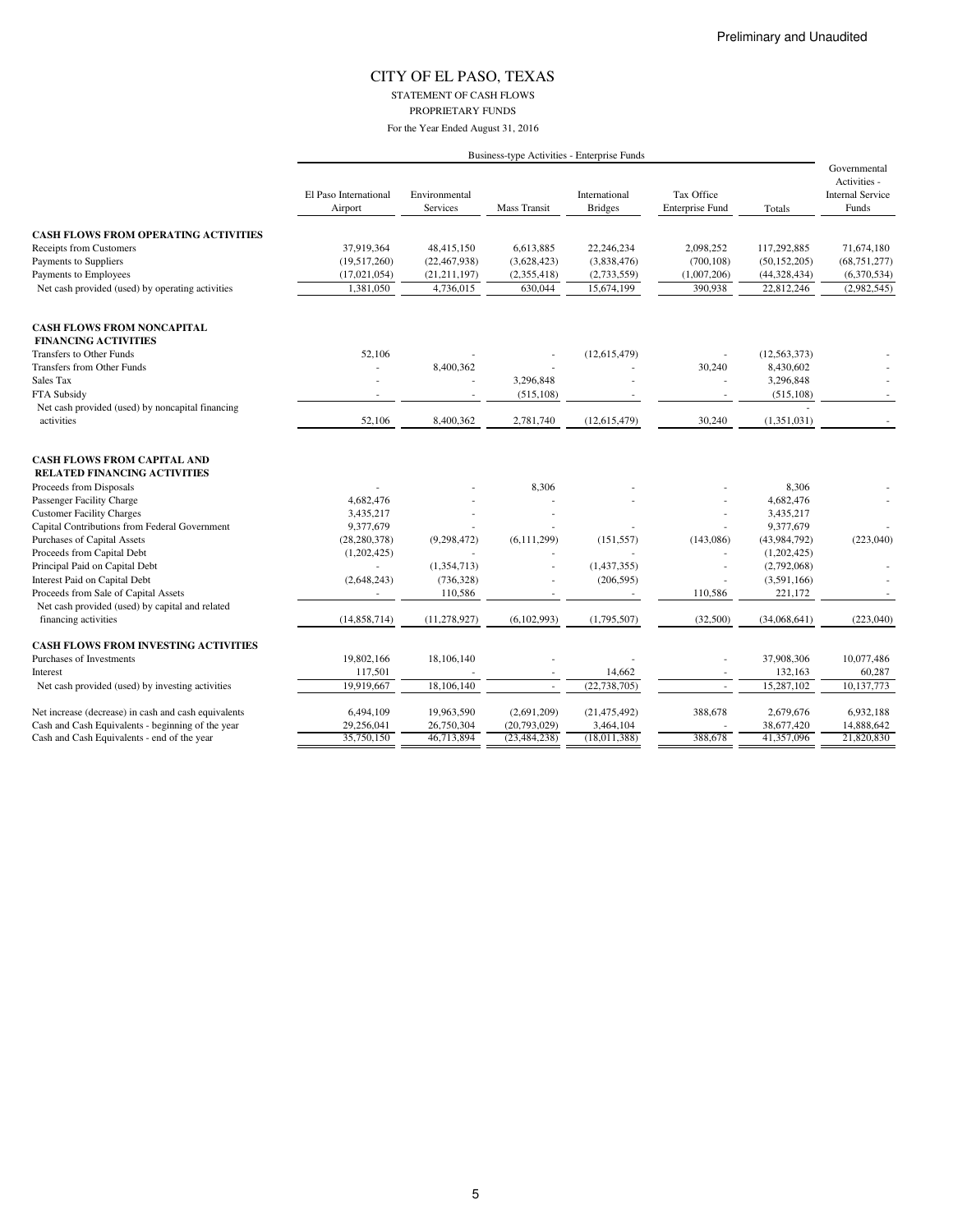STATEMENT OF CASH FLOWS PROPRIETARY FUNDS

|                                                                     |                                  |                           |                | Business-type Activities - Enterprise Funds |                                      |                |                                                                  |
|---------------------------------------------------------------------|----------------------------------|---------------------------|----------------|---------------------------------------------|--------------------------------------|----------------|------------------------------------------------------------------|
|                                                                     | El Paso International<br>Airport | Environmental<br>Services | Mass Transit   | International<br><b>Bridges</b>             | Tax Office<br><b>Enterprise Fund</b> | Totals         | Governmental<br>Activities -<br><b>Internal Service</b><br>Funds |
| <b>RECONCILIATION OF OPERATING INCOME (LOSS) TO NET CASH</b>        |                                  |                           |                |                                             |                                      |                |                                                                  |
| PROVIDED (USED) BY OPERATING ACTIVITIES:<br>Operating Income (Loss) | (11, 207, 490)                   | (9,705,602)               | (76, 506, 323) | 13,300,209                                  | 168,874                              | (83,950,332)   | (4,635,178)                                                      |
| Adjustments to Reconcile Operating Income to Net Cash               |                                  |                           |                |                                             |                                      |                |                                                                  |
| Provided (Used) by Operating Activities:                            |                                  |                           |                |                                             |                                      |                |                                                                  |
| Landfill and Transfer Station Utilization                           |                                  |                           |                |                                             |                                      |                |                                                                  |
| Depreciation Expense                                                | 17,825,398                       | 17,028,834                | 863,645        | 2,167,339                                   | 3,377                                | 37,888,593     | 73,628                                                           |
| <b>Compensated Absences</b>                                         | 423,232                          | (107, 848)                | (211, 262)     | 34,483                                      | 177,989                              | 316,594        | 293,195                                                          |
| Other Post Employment Benefits                                      |                                  | (1)                       |                |                                             |                                      |                |                                                                  |
| Net Pension Obligation                                              |                                  | (18,042)                  |                | 234,100                                     |                                      | 216,058        | 226,799                                                          |
| Change in Assets and Liabilities:                                   |                                  |                           |                |                                             |                                      |                |                                                                  |
| Receivables, Net                                                    | 292,325                          | (198, 842)                | (4, 819)       | (5,754)                                     | (2,601)                              | 80,309         | 507,658                                                          |
| Inventories                                                         | (12, 227)                        |                           |                |                                             |                                      | (12, 227)      | (69,709)                                                         |
| <b>Other Assets</b>                                                 | 68,841                           | (3,263,029)               | 32,940         |                                             | ٠                                    | (3,161,248)    | 473,785                                                          |
| Accounts and other payables                                         | (6,219,424)                      | 22,868                    | 3,350,141      | (62, 610)                                   | 26,106                               | (2,882,919)    | 1,036,466                                                        |
| <b>Accrued Expenses</b>                                             | 262,499                          | 171,059                   | (484, 836)     | 6,432                                       | 17,193                               | (27, 653)      | (889, 189)                                                       |
| Net cash provided (used) by operating activities                    | 1,433,155                        | 3,929,397                 | (72,960,514)   | 15,674,199                                  | 390,938                              | (51, 532, 825) | (2,982,545)                                                      |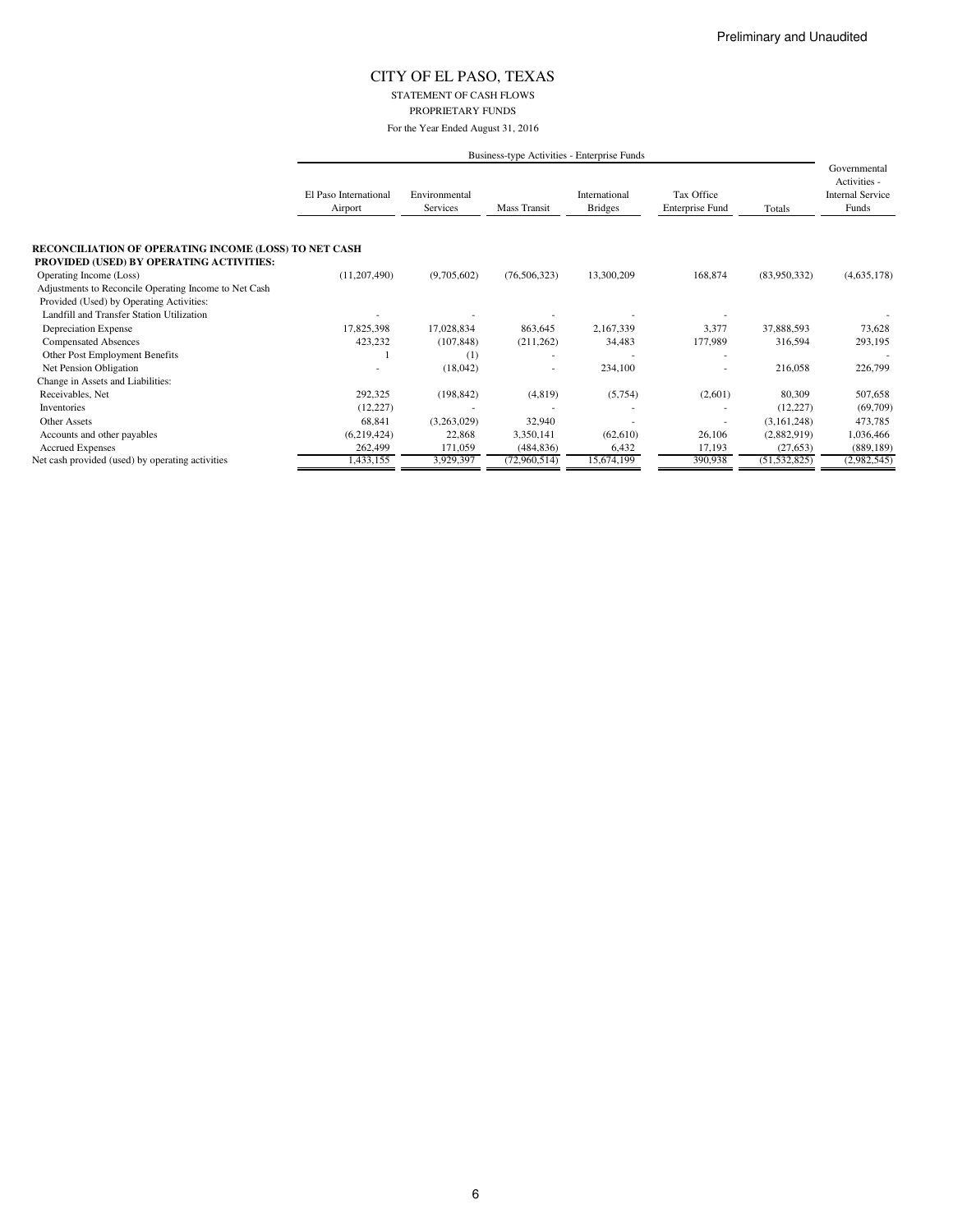## CITY OF EL PASO, TEXAS STATEMENT OF FIDUCIARY NET POSITIONFIDUCIARY FUNDSAugust 31, 2016

|                                                        |                            | Private-Purpose |                     |
|--------------------------------------------------------|----------------------------|-----------------|---------------------|
|                                                        | <b>Pension Trust Funds</b> | Trusts          | <b>Agency Funds</b> |
| <b>ASSETS</b>                                          |                            |                 |                     |
| Cash and Cash Equivalents                              | 20,884,120                 | 478,226         | 481,328,768         |
| Receivables - Net of Allowances                        |                            |                 |                     |
| <b>Commission Credits Receivable</b>                   | 135,603                    |                 |                     |
| Due from Brokers For Securities Sold                   | 279,023                    |                 |                     |
| <b>Employer Contributions</b>                          | 1,006,779                  |                 |                     |
| <b>Employee Contributions</b>                          | 698,104                    |                 |                     |
| Interest                                               | 843,024                    | (900)           |                     |
| Other                                                  | 171                        | 567,421         |                     |
| <b>Taxes</b>                                           |                            |                 | 79, 177, 298        |
| Prepaid Items                                          | 22,895                     |                 |                     |
| Due from Other Funds                                   |                            |                 | 294,337             |
| Capital Assets:                                        |                            |                 |                     |
| Buildings, Improvements & Equipment, Net               | 2,703,656                  |                 |                     |
| <b>Total Assets</b>                                    | 2,051,202,588              | 3,869,220       | 560,811,789         |
| <b>LIABILITIES</b>                                     |                            |                 |                     |
| <b>Accounts Payable</b>                                | 102,955,876                | 5,478           | 332,723             |
| <b>Accrued Payroll</b>                                 | 2,344,354                  | 2,626           |                     |
| Due to Other Funds                                     |                            |                 |                     |
| Prepaid Property Taxes                                 |                            |                 | 2,013,571           |
| Deferred Revenue - Commission Credits                  | 135,603                    |                 |                     |
| Due to Other Government Agencies                       |                            |                 | 476,099,213         |
| Property Taxes Subject to Refund-Other Taxing Entities |                            |                 | 3,521,674           |
| Uncollected Property Taxes-Other Taxing Entities       |                            |                 | 78,844,608          |
| <b>Total liabilities</b>                               | 105,435,833                | 8,104           | 560,811,789         |
| <b>NET POSITION:</b>                                   |                            |                 |                     |
| Held in Trust for Pension Benefits and Other Purposes  | 1,945,766,755              | 3,861,116       |                     |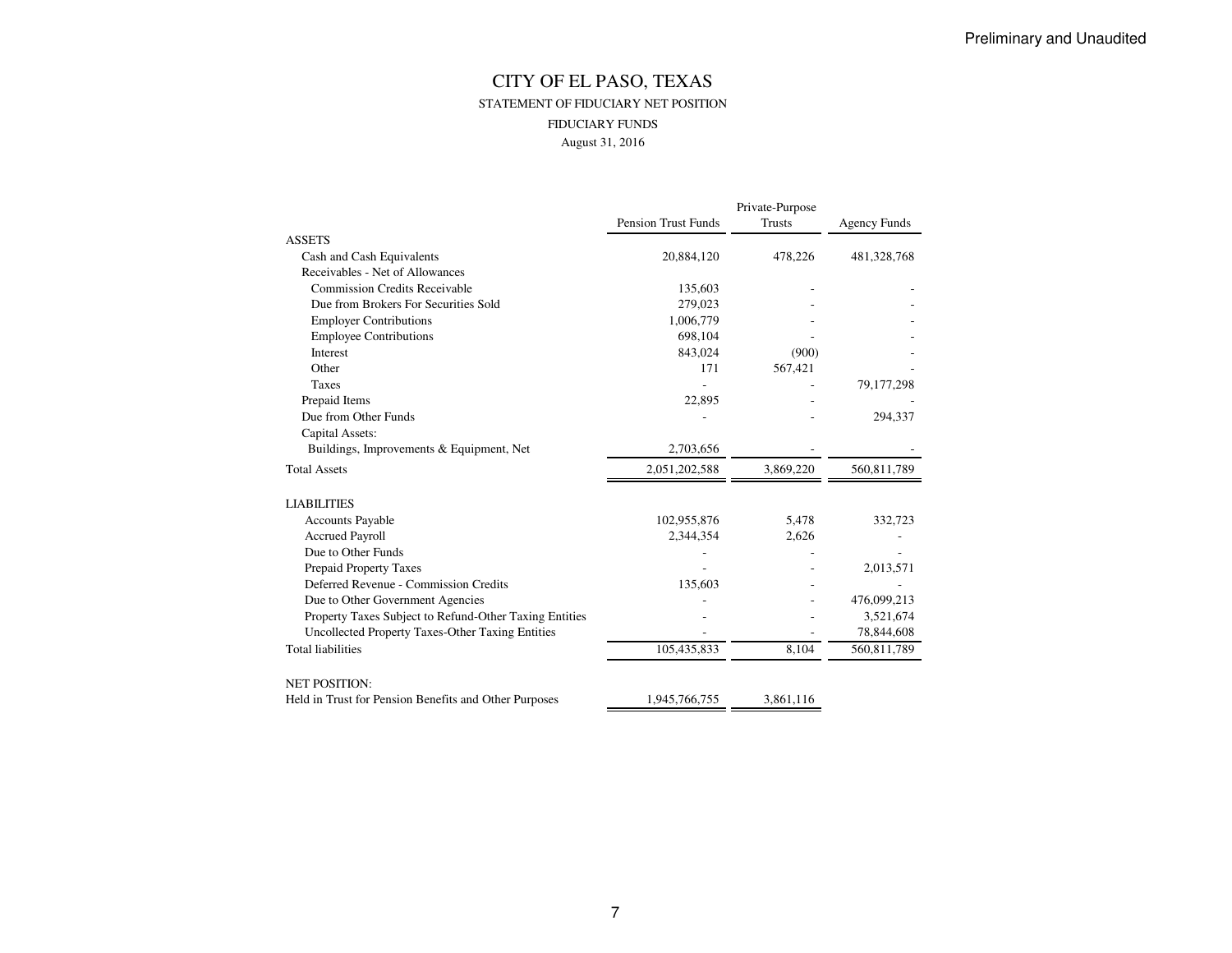## CITY OF EL PASO, TEXAS STATEMENT OF CHANGES IN FIDUCIARY NET POSITION FIDUCIARY FUNDS For the Year Ended August 31, 2016

|                                               | <b>Pension Trust</b> | Private-Purpose |
|-----------------------------------------------|----------------------|-----------------|
|                                               | <b>Funds</b>         | <b>Trusts</b>   |
| <b>ADDITIONS:</b>                             |                      |                 |
| Contributions:                                |                      |                 |
| Employer                                      | 48,562,872           |                 |
| Employee                                      | 35,133,362           |                 |
| Total contributions                           | 83,696,234           |                 |
| Rental vehicle sales tax                      |                      | 3,971,949       |
| Miscellaneous                                 |                      | 173,423         |
| Investment income:                            |                      |                 |
| Net depreciation if fair value of investments | (35,772,291)         |                 |
| <b>Interest</b>                               | 14,622,724           |                 |
| <b>Dividends</b>                              | 14,279,925           |                 |
| Securities lending income                     | 461,478              |                 |
| Investment advisor fees                       | (8,275,594)          |                 |
| Net investment income                         | (14, 745, 168)       |                 |
| Total additions                               | 68,976,090           | 4,145,372       |
| <b>DEDUCTIONS:</b>                            |                      |                 |
| Benefits paid to participants                 | 117,855,995          |                 |
| Refunds                                       | 5,893,687            |                 |
| Administrative expenses                       | 3,041,280            |                 |
| Depreciation and amortization expense         | 172,814              |                 |
| Expended for other purposes                   |                      | 3,080,797       |
| <b>Total deductions</b>                       | 126,963,776          | 3,080,797       |
| Change in net assets                          | (57, 987, 686)       | 1,064,575       |
| Net position - beginning of the year          | 2,003,754,441        | 2,796,541       |
| Net position - end of the year                | 1,945,766,755        | 3,861,116       |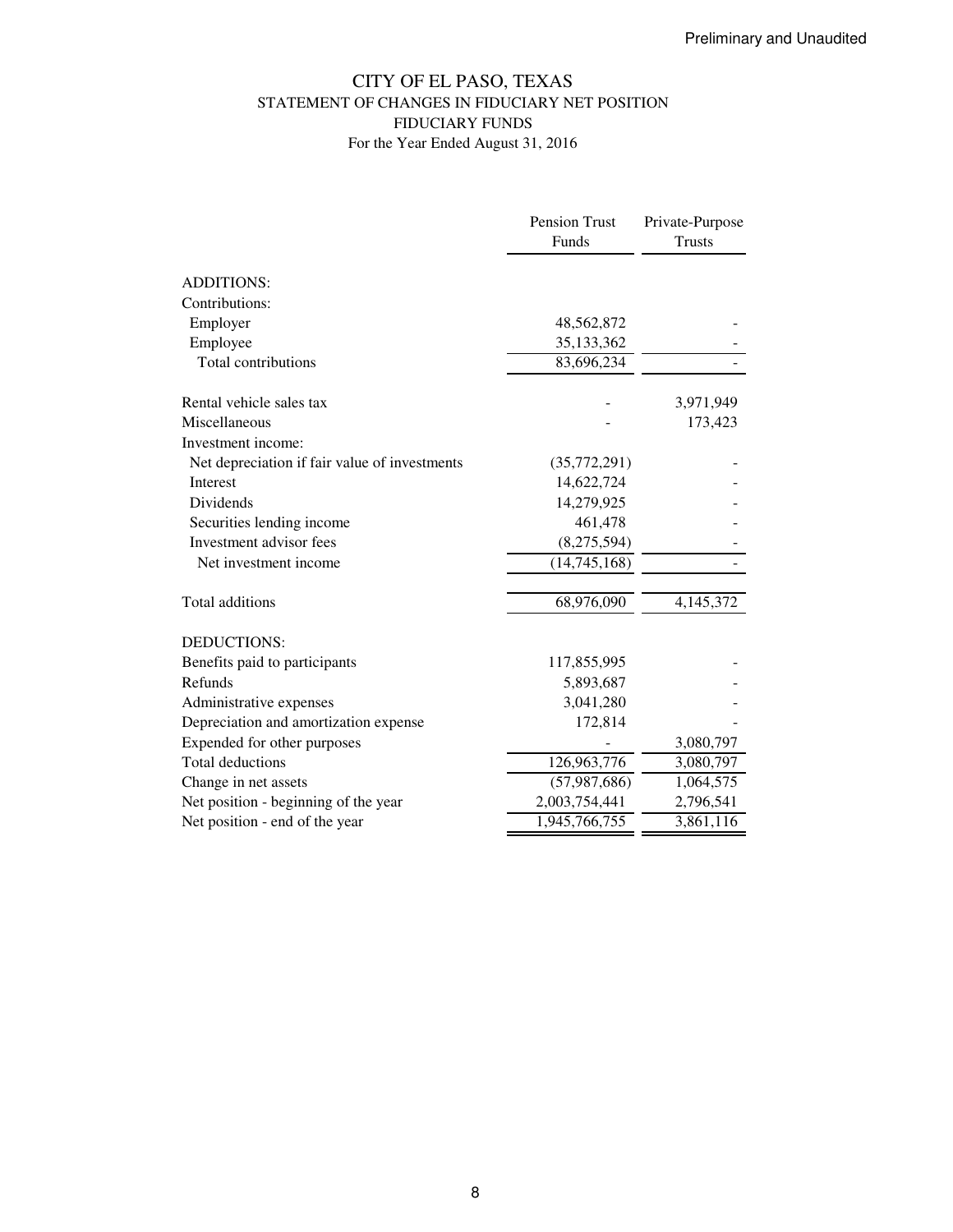## REQUIRED SUPPLEMENTARY INFORMATION

SCHEDULE OF REVENUES, EXPENDITURES AND CHANGES IN FUND BALANCE - BUDGET AND ACTUAL

GENERAL FUND

For the Year Ended August 31, 2016

|                                               | <b>Budgeted Amounts</b> |             |             |                     |             |
|-----------------------------------------------|-------------------------|-------------|-------------|---------------------|-------------|
|                                               |                         |             |             | Variance with       |             |
|                                               |                         |             |             | <b>Final Budget</b> |             |
|                                               |                         |             | Actual      | Positive            |             |
|                                               | Original                | Final       | Amounts     | (Negative)          | % of Budget |
| Resources (inflows):                          |                         |             |             |                     |             |
| Property taxes                                | 154,923,003             | 154,923,003 | 153,531,054 | (1,391,949)         | 99.10%      |
| Penalties and Interest-Delinquent taxes       | 151,446                 | 151,446     | 1,218,702   | 1,067,256           | 804.71%     |
| Sales taxes                                   | 85,173,174              | 85,173,174  | 85,389,228  | 216,054             | 100.25%     |
| Franchise fees                                | 50,707,193              | 50,707,193  | 51,746,967  | 1,039,774           | 102.05%     |
| Licenses and permits                          | 12,574,325              | 12,574,325  | 13,991,638  | 1,417,313           | 111.27%     |
| Fines and forfeitures                         | 12,084,048              | 12,084,048  | 10,649,110  | (1,434,938)         | 88.13%      |
| Charges for services                          | 34,779,199              | 34,779,199  | 36,364,085  | 1,584,886           | 104.56%     |
| Intergovernmental revenues                    | 469,169                 | 469,169     | 349,877     | (119,292)           | 74.57%      |
| <b>County Participation</b>                   | 400,871                 | 400,871     | 469,169     | 68,298              | 117.04%     |
| Rents and other                               | 1,672,791               | 1,672,791   | 1,411,981   | (260, 810)          | 84.41%      |
| Interest                                      | 100,000                 | 100,000     | 198,182     | 98,182              | 198.18%     |
| Transfers In                                  | 15,657,871              | 15,657,871  | 16,920,895  | 1,263,024           | 108.07%     |
| Amounts available for appropriation from      |                         |             |             |                     |             |
| current year resources                        | 368,693,090             | 368,693,090 | 372,240,888 | 3,547,798           | 100.96%     |
| Charges to appropriations (outflows):         |                         |             |             |                     |             |
| <b>General Government:</b>                    |                         |             |             |                     |             |
| Mayor and Council                             | 1,275,010               | 1,275,010   | 1,203,306   | 71,704              | 94.38%      |
| <b>City Manager</b>                           | 1,196,630               | 1,196,630   | 1,298,346   | (101, 716)          | 108.50%     |
| Office of Management and Budget               | 941,413                 | 941,413     | 766,412     | 175,001             | 81.41%      |
| <b>Internal Audit</b>                         | 472,557                 | 472,557     | 498,568     | (26,011)            | 105.50%     |
| Public Information                            | 282,592                 | 282,592     | 289,338     | (6,746)             | 102.39%     |
| Municipal Clerk                               | 2,322,526               | 2,322,526   | 2,314,953   | 7,573               | 99.67%      |
| <b>Financial Services</b>                     | 3,360,445               | 3,360,445   | 3,244,336   | 116,109             | 96.54%      |
| <b>Information Technology</b>                 | 7,031,247               | 7,031,247   | 6,142,658   | 888,589             | 87.36%      |
| <b>City Records</b>                           | 239,888                 | 239,888     | 238,494     | 1,394               | 99.42%      |
| <b>City Attorney</b>                          | 3,960,788               | 3,960,788   | 3,680,348   | 280,440             | 92.92%      |
| Human Resources                               | 1,084,263               | 1,084,263   | 994,730     | 89,533              | 91.74%      |
| Public Safety and Community Services:         |                         |             |             |                     |             |
| Police Department                             | 117,984,542             | 117,984,542 | 117,379,320 | 605,222             | 99.49%      |
| Fire Department                               | 97,267,111              | 97,267,111  | 96,882,387  | 384,724             | 99.60%      |
| Municipal Court                               | 3,151,404               | 3,151,404   | 3,049,325   | 102,079             | 96.76%      |
| Public Health                                 | 6,169,603               | 6,169,603   | 5,876,045   | 293,558             | 95.24%      |
| Library                                       | 8,964,491               | 8,964,491   | 8,964,299   | 192                 | 100.00%     |
| Parks Department                              | 19,989,529              | 20,084,164  | 20,561,707  | (477, 543)          | 102.38%     |
| Transportation and Public Works:              |                         |             |             |                     |             |
| <b>Facilities Maintenance</b>                 | 20,874,836              | 20,874,836  | 20,246,419  | 628,417             | 96.99%      |
| Engineering                                   | 6,563,128               | 6,468,493   | 5,294,106   | 1,174,387           | 81.84%      |
| <b>Street Department</b>                      | 11,378,315              | 11,378,315  | 12,823,153  | (1,444,838)         | 112.70%     |
| Development and Tourism:                      |                         |             |             |                     |             |
| City Development:                             |                         |             |             |                     |             |
| <b>Business Center</b>                        | 5,528,787               | 5,528,787   | 5,236,977   | 291,810             | 94.72%      |
| <b>Building Permits Inspection-Commercial</b> | 1,115,728               | 1,115,728   | 1,015,514   | 100,214             | 91.02%      |
| Economic Development Administration           |                         |             |             |                     |             |
| Economic Development                          | 1,777,782               | 1,777,782   | 1,470,957   | 306,825             | 82.74%      |
| Community and human development               | 472,545                 | 522,448     | 1,038,045   | (515, 597)          | 198.69%     |
| Culture and recreation:                       |                         |             |             |                     |             |
| Art Museum                                    | 1,267,205               | 1,267,205   | 1,101,364   | 165,841             | 86.91%      |
| <b>History Museum</b>                         | 665,399                 | 665,399     | 620,810     | 44,589              | 93.30%      |
| Archeology Museum                             | 192,531                 | 192,531     | 189,224     | 3,307               | 98.28%      |
| <b>Cultural Affairs</b>                       | 306,992                 | 306,992     | 509,391     | (202, 399)          | 165.93%     |
| Zoo                                           | 4,173,567               | 4,173,567   | 3,986,778   | 186,789             | 95.52%      |
| Nondepartmental:                              |                         |             |             |                     |             |
| Non Departmental                              | 38,682,236              | 38,632,333  | 44,538,963  | (5,906,630)         | 115.29%     |
| Total charges to appropriations               | 368,693,090             | 368,693,090 | 371,456,273 | (2,763,183)         | 100.75%     |
| Increase (Decrease) in fund balance:          |                         |             | 784,615     | 784,615             |             |
| Fund balance, September 1                     | 42,944,336              | 42,944,336  | 42,944,336  |                     |             |
| Fund balance, August 31                       | 42,944,336              | 42,944,336  | 43,728,951  | 784,615             |             |

This budget and this schedule are prepared on a basis consistent with accounting principles generally accepted in the United States.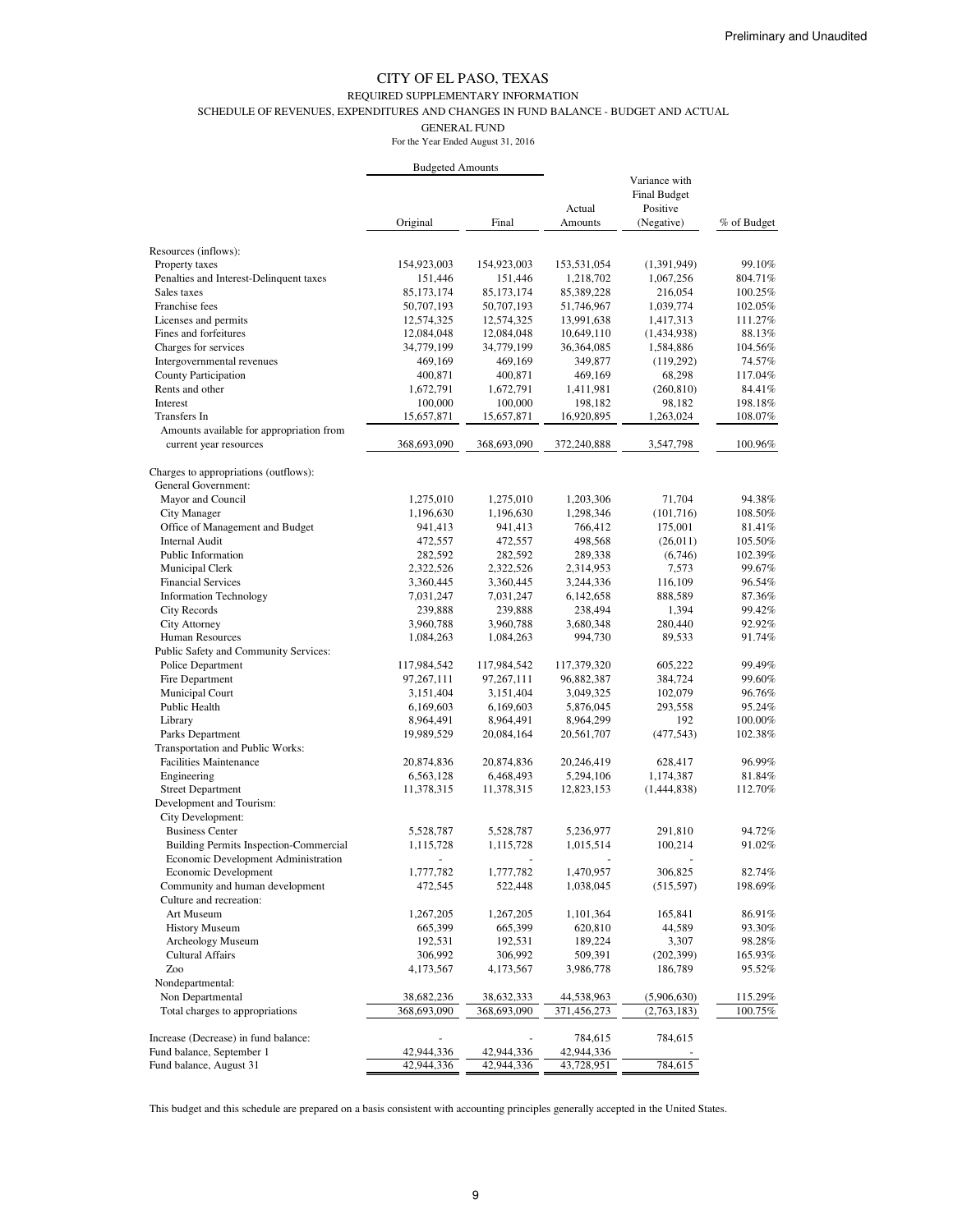## CITY OF EL PASO, TEXAS COMBINING BALANCE SHEET NONMAJOR GOVERNMENTAL FUNDS August 31, 2016

|                                                    | Special Revenue Funds |                     |              |                  |            |            |
|----------------------------------------------------|-----------------------|---------------------|--------------|------------------|------------|------------|
|                                                    | Federal<br>Grants     | <b>State Grants</b> | Other Grants | Public<br>Health | Nongrants  | Total      |
| <b>ASSETS</b><br>Cash and Cash Equivalents         | (4,940,302)           | (606, 768)          | 15,086       | 6,993,625        | 32,511,140 | 33,972,781 |
| Receivables - Net of Allowances                    |                       |                     |              |                  |            |            |
| Interest                                           | 3                     |                     |              | 1,079            | 116        | 1,198      |
| Trade                                              | 117,782               | 28,191              |              | 8,532            | 238,846    | 393,351    |
| <b>Notes</b>                                       | 23,069                |                     |              |                  |            | 23,069     |
| Due From Other Government Agencies                 | 5,611,185             | 963,507             | 6,598,090    | 3,666,694        |            | 16,839,476 |
| Other                                              |                       |                     |              | 4,118            | 6,593,972  | 6,598,090  |
| Inventory                                          |                       |                     |              |                  | 53,599     | 53,599     |
| <b>Total Assets</b>                                | 811,737               | 384,930             | 6,613,176    | 10,674,048       | 40,532,404 | 59,016,295 |
| <b>LIABILITIES</b>                                 |                       |                     |              |                  |            |            |
| <b>Accounts Payable</b>                            | 104,709               | 248,985             | 6,627,472    | 560,866          | 5,883,427  | 13,425,459 |
| <b>Accrued Payroll</b>                             | 70,260                | 26,687              |              | 159,283          | 102,372    | 358,602    |
| Due to Other Funds                                 |                       |                     |              |                  |            |            |
| <b>Taxes Payable</b>                               |                       |                     |              |                  | 10,679     | 10,679     |
| <b>Unearned Revenue</b>                            | 636,768               | 55,694              |              | 9,953,899        | 2,042,753  | 12,689,114 |
| Due To Other Government Agencies                   |                       | 53,564              | 5,024        |                  |            | 58,588     |
| Claims and Judgments                               |                       |                     |              |                  |            |            |
| <b>Construction Contracts and Retainage</b>        |                       |                     |              |                  |            |            |
| Payable                                            |                       |                     |              |                  |            |            |
| <b>Compensated Absences</b>                        |                       |                     |              |                  | 1,252      | 1,252      |
| <b>Total Liabilities</b>                           | 811,737               | 384,930             | 6,632,496    | 10,674,048       | 8,040,483  | 26,543,694 |
| DEFERRED INFLOWS OF RESOURCES                      |                       |                     |              |                  |            |            |
| Deferred Ad Valorem Taxes                          |                       |                     |              |                  |            |            |
| Total Deferred Infows of Resources                 |                       |                     |              |                  |            |            |
| <b>FUND BALANCES:</b>                              |                       |                     |              |                  |            |            |
| Nonspendable                                       |                       |                     |              |                  | 53,599     | 53,599     |
| Restricted                                         |                       |                     | (19, 319)    |                  | 19,010,746 | 18,991,427 |
| Committed                                          |                       |                     |              |                  | 14,010,668 | 14,010,668 |
| Unassigned                                         |                       |                     |              |                  | (583,093)  | (583,093)  |
| TOTAL FUND BALANCES<br>TOTAL LIABILITIES, AND FUND |                       |                     | (19,320)     | $\equiv$         | 32,491,921 | 32,472,601 |
| <b>BALANCES</b>                                    | 811,737               | 384,930             | 6,613,176    | 10,674,048       | 40,532,404 | 59,016,295 |

- 100 minutes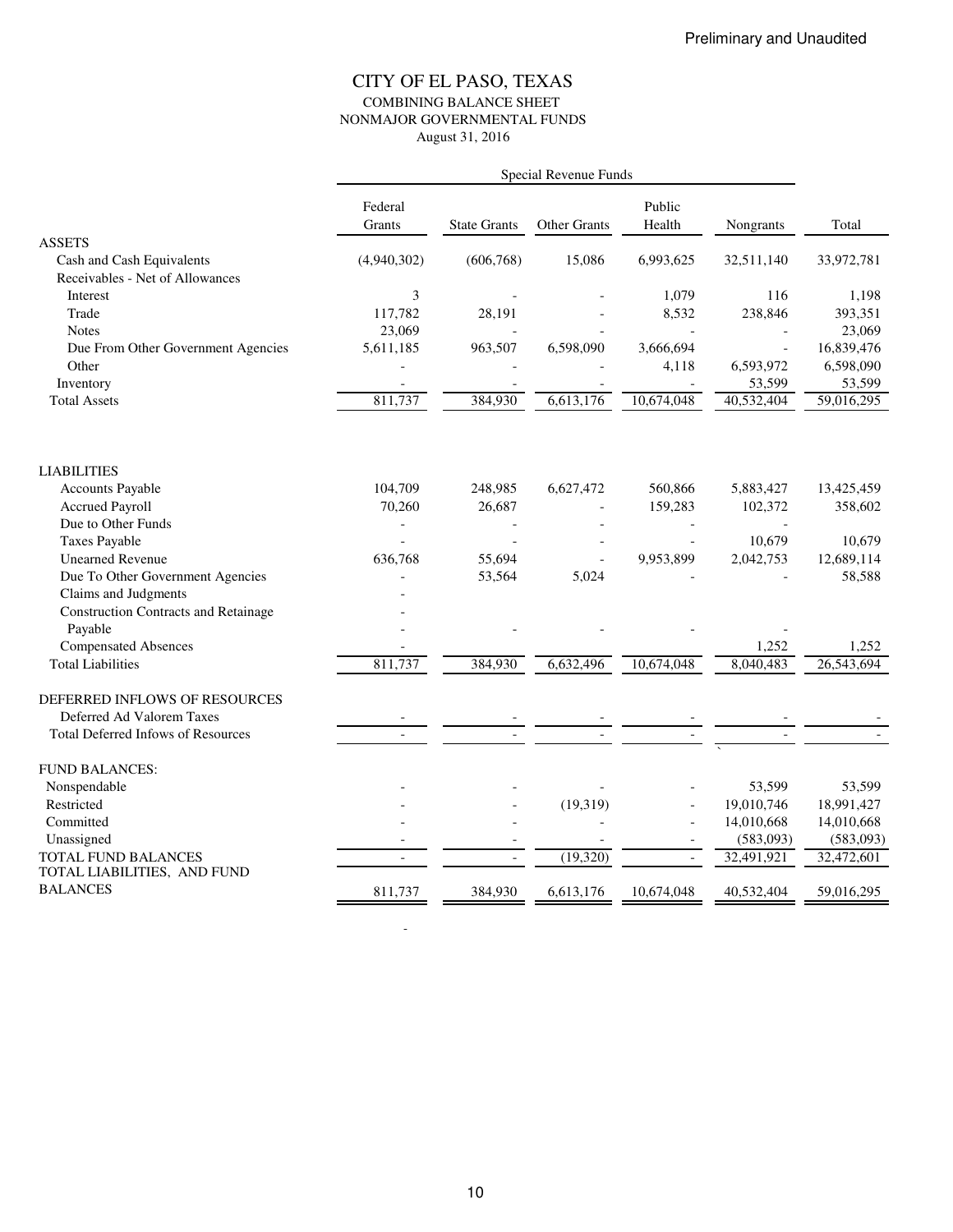#### COMBINING STATEMENT OF REVENUES, EXPENDITURES AND CHANGES IN FUND BALANCES

NONMAJOR GOVERNMENTAL FUNDS

|                                              | Special Revenue Funds |                     |              |             |             |
|----------------------------------------------|-----------------------|---------------------|--------------|-------------|-------------|
|                                              | Federal               |                     |              |             |             |
|                                              | Grants                | <b>State Grants</b> | Other Grants | Nongrants   | Total       |
| Revenues                                     |                       |                     |              |             |             |
| <b>Sales Taxes</b>                           |                       |                     |              | 7,643,322   | 7,643,322   |
| <b>Charges for Services</b>                  |                       | 565                 | 6,057        | 28,291,688  | 31,658,095  |
| Fines and Forfeitures                        |                       |                     |              | 1,763,051   | 1,763,051   |
| Licenses and Permits                         | 29,510                |                     |              |             | 29,510      |
| <b>Intergovernmental Revenues</b>            | 4,509,041             | 3,095,270           |              | 640,050     | 18,143,034  |
| Rents and Other                              | 7,379                 | 18,755              | 39,775       | 2,466,589   | 2,532,729   |
| <b>Total revenues</b>                        | 4,546,348             | 3,114,590           | 45,832       | 48,084,923  | 69,075,292  |
| Expenditures                                 |                       |                     |              |             |             |
| Current:                                     |                       |                     |              |             |             |
| <b>General Government</b>                    |                       | 53,972              |              | 967,724     | 1,021,696   |
| <b>Public Safety</b>                         | 4,416,845             | 2,154,154           |              | 5,379,912   | 12,227,252  |
| <b>Public Works</b>                          |                       |                     |              | 4,644,515   | 4,644,515   |
| Public Health                                |                       |                     |              |             | 13,111,259  |
| Parks Department                             |                       | 2,583               |              | 1,580,316   | 1,582,899   |
| Library                                      | 63,893                | 12,381              |              | 230,990     | 307,264     |
| Non Departmental                             |                       |                     |              | 1,640,719   | 1,640,719   |
| Culture and Recreation                       | 2,698                 | 356,840             | 191,820      | 19,079,903  | 19,631,261  |
| Economic Development                         |                       |                     |              | 8,224,356   | 8,224,356   |
| <b>Environmental Code Compliance</b>         |                       |                     |              | 454,255     | 454,255     |
| Community and Human Development              |                       | 391,516             |              | 186,100     | 577,616     |
| Capital Outlay                               | 27,909                | 16,374              |              | 794,457     | 895,227     |
| Total expenditures                           | 4.511.345             | 2,987,820           | 191.820      | 43,183,247  | 64,318,319  |
| Excess (Deficiency) of revenues over (under) |                       |                     |              |             |             |
| expenditures                                 | 35,003                | 126,770             | (145,988)    | 4,901,676   | 4,756,973   |
| OTHER FINANCING SOURCES(USES):               |                       |                     |              |             |             |
| Transfers In                                 | 71,997                | (126,770)           |              | 7,525,230   | 7,630,945   |
| <b>Transfers Out</b>                         | (107,000)             |                     | (37,000)     | (8,994,569) | (9,138,569) |
| <b>Intrafund Transfers</b>                   |                       |                     |              |             |             |
| <b>Intrafund Transfers Out</b>               |                       |                     |              |             |             |
| Proceeds from Sale of Capital Assets         |                       |                     |              |             |             |
| Budget only                                  |                       |                     |              |             |             |
| Face Amount of Refunding Bonds Issued        |                       |                     |              |             |             |
| Premium on Issuance of Bonds                 |                       |                     |              |             |             |
| Payment to Refunding Bond Escrow Agent       |                       |                     |              |             |             |
| Other Sources (Uses)                         |                       |                     |              | 4,375,500   | 4,375,500   |
| Total other financing sources (uses):        | (35,003)              | (126,770)           | (37,000)     | 2,906,161   | 2,867,876   |
| Net change in fund balances                  |                       | $\overline{0}$      | (182,988)    | 7,807,837   | 7,624,849   |
| Fund balances - beginning of year            |                       |                     | 163,668      | 24,684,084  | 24,847,752  |
| Fund balances - end of year                  |                       | $\overline{0}$      | (19,320)     | 32,491,921  | 32,472,601  |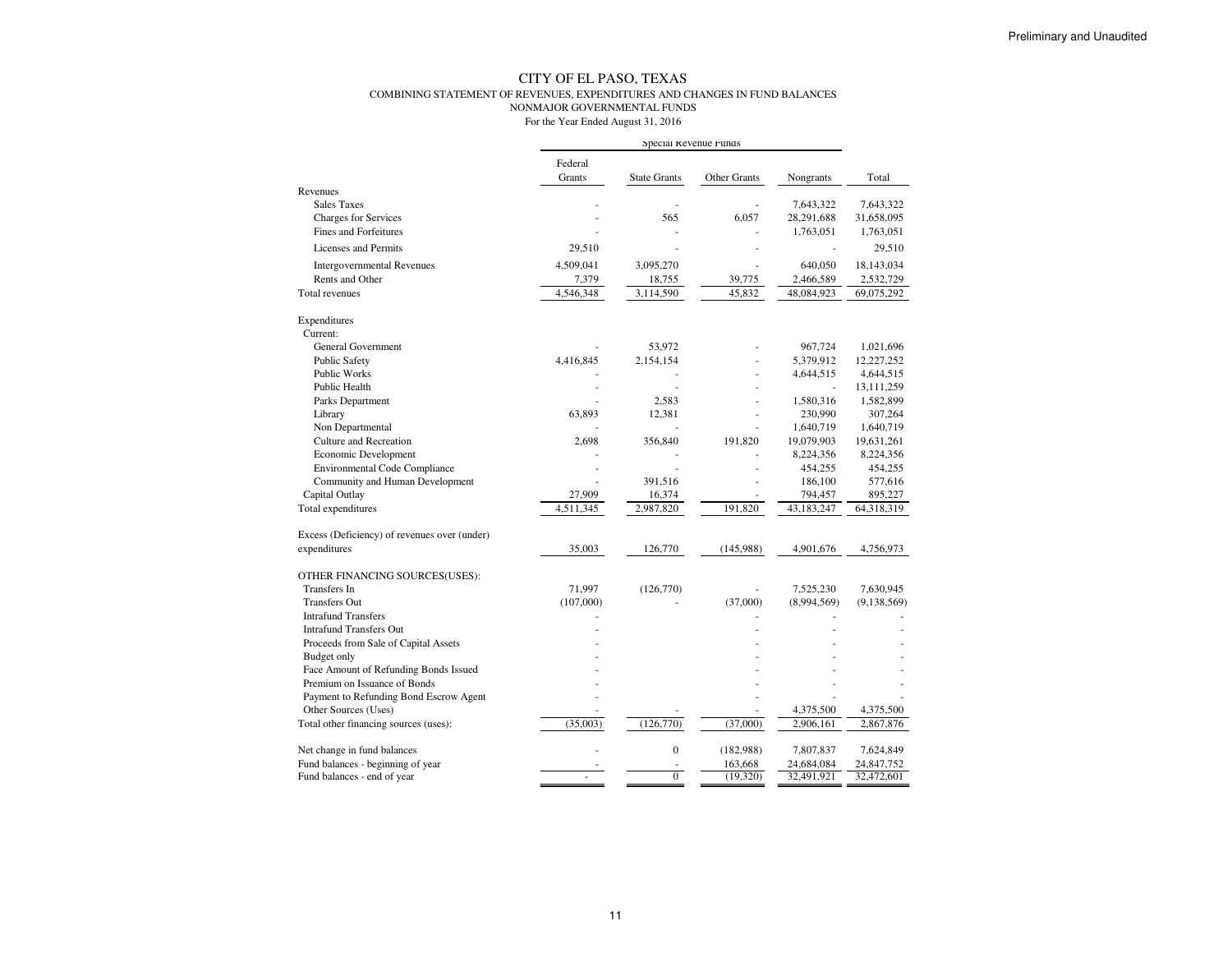SCHEDULE OF REVENUES, EXPENDITURES AND CHANGES IN FUND BALANCES - BUDGET AND ACTUAL

DEBT SERVICE FUND

For the Year Ended August 31, 2016

|                                          | <b>Budgeted Amounts</b> |            | Actual                 | Variance with<br><b>Final Budget</b><br>Positive |  |
|------------------------------------------|-------------------------|------------|------------------------|--------------------------------------------------|--|
|                                          | Adopted                 | Final      | Amounts                | (Negative)                                       |  |
|                                          |                         |            |                        |                                                  |  |
| Resources (inflows):                     |                         |            |                        |                                                  |  |
| Property taxes                           | 81,650,892              | 81,650,892 | 80,680,464             | (970, 428)                                       |  |
| Penalties and Interest-Delinquent taxes  |                         |            | 619,653                | 619,653                                          |  |
| Parking meter revenue                    | 1,213,350               | 1,213,350  | 1,213,352              |                                                  |  |
| Federal tax credit - Build America Bonds | 2,114,772               | 2,114,772  | 2,126,179              | 11,407                                           |  |
| Face amount of refunding bonds issued    |                         |            | 121,260,000            | 121,260,000                                      |  |
| Premium on bonds issued                  |                         |            | 18,276,214             | 18,276,214                                       |  |
| Transfers from other funds               | 2,442,230               | 2,442,230  | 8,187,233              | 5,745,003                                        |  |
| Amounts available for appropriation      | 87,421,244              | 87,421,244 | 232,506,960            | 145,085,716                                      |  |
| Charges to appropriations (outflows):    |                         |            |                        |                                                  |  |
| Debt service:                            |                         |            |                        |                                                  |  |
| Principal                                | 40,284,278              | 40,284,278 | 39,954,278             | 330,000                                          |  |
| Interest                                 | 46,951,036              | 46,951,036 | 57,505,564             | (10, 554, 528)                                   |  |
| Fiscal fees                              | 48,000                  | 48,000     | 1,121,655              | (1,073,655)                                      |  |
| <b>Transfers Out</b>                     | 125,930                 | 125,930    | 125,930                |                                                  |  |
| Arbitrage rebate                         | 12,000                  | 12,000     |                        | 12,000                                           |  |
| Total charges to appropriations          | 87,421,244              | 87,421,244 | 234,182,427            | (146, 761, 183)                                  |  |
|                                          |                         |            |                        |                                                  |  |
| Increase (Decrease) in fund balance      |                         |            | (1,675,467)            | (1,675,467)                                      |  |
| Fund balance, September 1                | 2,172,611               | 2,172,611  | 3,600,114<br>1,924,647 | 1,427,503                                        |  |
| Fund balance, End of period              | 2,172,611               | 2,172,611  |                        | (247, 964)                                       |  |

This budget and this schedule are prepared on a basis consistent with accounting principles generally accepted in the United States.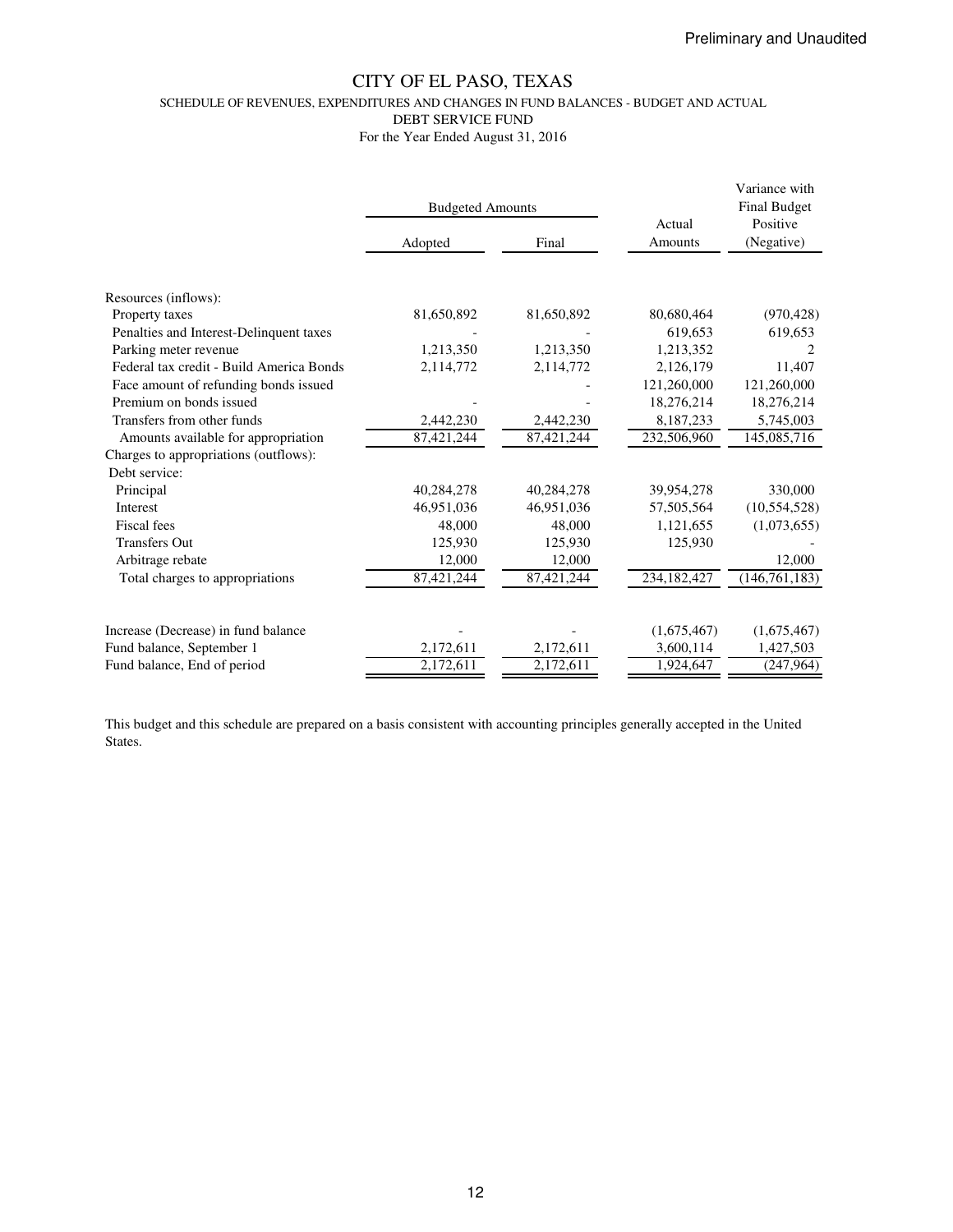STATEMENT OF NET POSITION

INTERNAL SERVICE FUNDS

August 31, 2016

|                                                       | <b>SUPPLY AND</b><br><b>SUPPORT</b> | <b>SELF</b><br><b>INSURANCE</b> | <b>TOTALS</b> |
|-------------------------------------------------------|-------------------------------------|---------------------------------|---------------|
| <b>ASSETS:</b>                                        |                                     |                                 |               |
| Cash and Cash Equivalents                             | 709,274                             | 21,065,525                      | 21,774,799    |
| Receivables - Net of Allowances                       |                                     |                                 |               |
| Interest                                              |                                     | 568                             | 568           |
| Trade                                                 | 6,675                               | 3,533                           | 10,208        |
| Inventory                                             | 939,775                             |                                 | 939,775       |
| Prepaid Items                                         |                                     |                                 |               |
| Capital Assets:                                       |                                     |                                 |               |
| <b>Construction</b> in Progress                       |                                     |                                 |               |
| Buildings, Improvements & Equipment, Net              | 326,672                             |                                 | 326,672       |
| <b>TOTAL ASSETS</b>                                   | 1,982,396                           | 21,069,626                      | 23,052,022    |
| DEFERRED OUTFLOWS OF RESOURCES                        |                                     |                                 |               |
| Deferred Outflow of Resources - Pension Contributions | 391,144                             | 113,728                         | 504,872       |
| Deferred Outflow of Resources - Econ/Demog Losses     | 63,563                              | 18,482                          | 82,045        |
| <b>Total Deferred Outflows of Resources</b>           | 454,707                             | 132,210                         | 586,917       |
| Total Assets & Deferred Outflows                      | 2,437,103                           | 21,201,836                      | 23,638,939    |
| <b>LIABILITIES:</b>                                   |                                     |                                 |               |
| <b>Accounts Payable</b>                               | 761,665                             | 2,350,004                       | 3,111,669     |
| <b>Compensated Absences</b>                           | 613,144                             | 112,183                         | 725,327       |
| Other Postemployment Benefits                         | 1,607,829                           | 238,964                         | 1,846,793     |
| Net Pension Obligation                                | 2,171,418                           | 631,356                         | 2,802,774     |
| Claims and Judgments                                  |                                     | 15,220,661                      | 15,220,661    |
| <b>TOTAL LIABILITIES</b>                              | 5,225,571                           | 18,571,174                      | 23,796,745    |
| DEFERRED INFLOWS OF RESOURCES                         |                                     |                                 |               |
| Deferred Inflow of Resources - Investment Earnings    | 818,983                             | 238,125                         | 1,057,108     |
| <b>Total Deferred Inflows of Resources</b>            | 818,983                             | 238,125                         | 1,057,108     |
| <b>NET POSITION:</b>                                  |                                     |                                 |               |
| Net investment in capital assets                      | 75,882                              |                                 | 75,882        |
| Unrestricted                                          | (3,683,333)                         | 2,392,537                       | (1,290,796)   |
| TOTAL NET POSITION                                    | (3,607,451)                         | 2,392,537                       | (1,214,914)   |
| TOTAL LIABILITIES AND NET POSITION                    | 2,437,103                           | 21,201,836                      | 23,638,939    |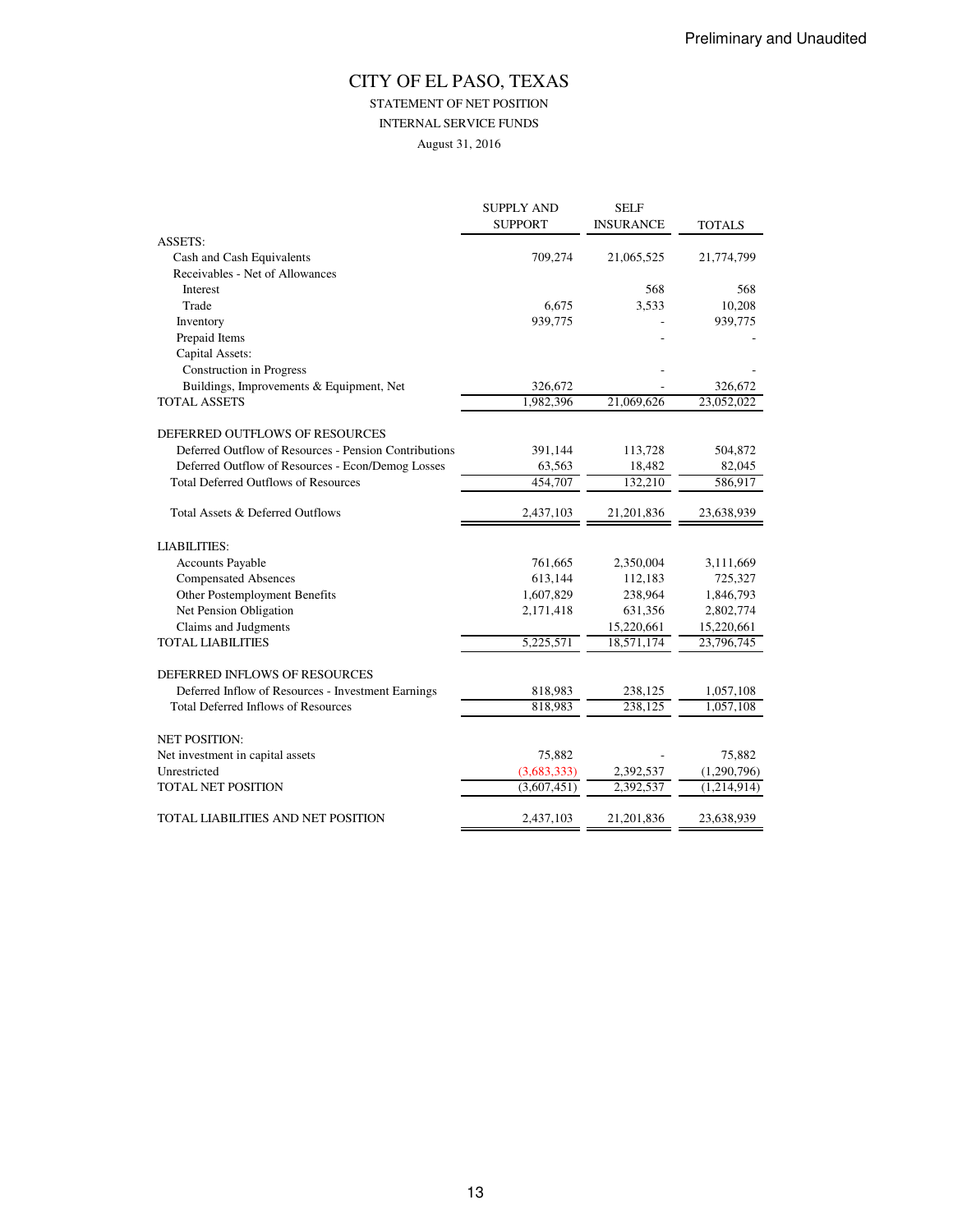COMBINING STATEMENT OF REVENUES, EXPENSES AND CHANGES IN FUND NET POSITION

#### INTERNAL SERVICE FUNDS

|                                            | Operating<br><b>Budget</b> | <b>SUPPLY AND</b><br><b>SUPPORT</b> | Operating<br><b>Budget</b> | <b>SELF</b><br><b>INSURANCE</b> | <b>TOTALS</b> |
|--------------------------------------------|----------------------------|-------------------------------------|----------------------------|---------------------------------|---------------|
| <b>OPERATING REVENUES:</b>                 |                            |                                     |                            |                                 |               |
| Sales to Departments                       | 20,170,226                 | 17,084,152                          |                            |                                 | 17,084,152    |
| <b>Premium Contributions</b>               |                            |                                     | 62,760,548                 | 53,274,781                      | 53,274,781    |
| <b>General Revenues</b>                    | 32,000                     | 23,322                              |                            | 784,267                         | 807,589       |
| TOTAL OPERATING REVENUES                   | 20,202,226                 | 17,107,474                          | 62,760,548                 | 54,059,048                      | 71,166,522    |
| <b>OPERATING EXPENSES:</b>                 |                            |                                     |                            |                                 |               |
| <b>Personnel Services</b>                  | 5,138,773                  | 5,232,957                           | 3,192,138                  | 1,684,667                       | 6,917,624     |
| <b>Outside Contracts</b>                   | 299,105                    | 225,384                             | 3,648,245                  | 2,841,529                       | 3,066,913     |
| <b>Professional Services</b>               |                            |                                     | 1,289,000                  | 1,170,656                       | 1,170,656     |
| <b>Fuel and Lubricants</b>                 | 8,396,822                  | 4,445,494                           |                            |                                 | 4,445,494     |
| Materials and Supplies                     | 4,030,812                  | 4,844,310                           | 44,350                     | 24,487                          | 4,868,797     |
| Communications                             | 17,740                     | 608                                 | 4,250                      | $\tau$                          | 615           |
| <b>Utilities</b>                           | 30,100                     | 25,845                              |                            |                                 | 25,845        |
| Operating Leases                           | 72,696                     | 57,603                              | 7,000                      | 3,037                           | 60,640        |
| <b>Travel and Entertainment</b>            | 4,000                      | 143                                 | 2,400                      | 2,378                           | 2,521         |
| <b>Benefits Provided</b>                   | 2,500                      | 996                                 | 56,512,350                 | 53,266,490                      | 53,267,486    |
| Maintenance and Repairs                    | 1,600,000                  | 1,638,733                           |                            |                                 | 1,638,733     |
| Other Operating Expenses                   | 49,000                     | 249,705                             | 17,849                     | 13,043                          | 262,748       |
| Depreciation                               |                            | 73,628                              |                            |                                 | 73,628        |
| TOTAL OPERATING EXPENSES                   | 19,641,548                 | 16,795,406                          | 64,717,582                 | 59,006,294                      | 75,801,700    |
| OPERATING INCOME(LOSS)                     | 560,678                    | 312,068                             | (1,957,034)                | (4,947,246)                     | (4,635,178)   |
| NON-OPERATING REVENUES (EXPENSES):         |                            |                                     |                            |                                 |               |
| <b>Interest Revenue</b>                    |                            |                                     |                            | 81,383                          | 81,383        |
| TOTAL NON-OPERATING REVENUES               |                            |                                     |                            | 81,383                          | 81,383        |
| INCOME (LOSS) BEFORE CAPITAL CONTRIBUTIONS |                            |                                     |                            |                                 |               |
| INCOME(LOSS)                               | 560,678                    | 312,068                             | (1,957,034)                | (4,865,863)                     | (4,553,795)   |
| <b>Capital Contributions</b>               |                            |                                     |                            |                                 |               |
| Transfers Out                              |                            |                                     |                            | 465,086                         | 465,086       |
| Change in net position                     | 560,678                    | 238,440                             | (1,957,034)                | (4,400,777)                     | (4,162,337)   |
| <b>Total Net Position-beginning</b>        |                            | (3,845,891)                         |                            | 6,793,314                       | 2,947,423     |
| <b>Total Net Position-ending</b>           |                            | (3,607,451)                         |                            | 2,392,537                       | (1,214,914)   |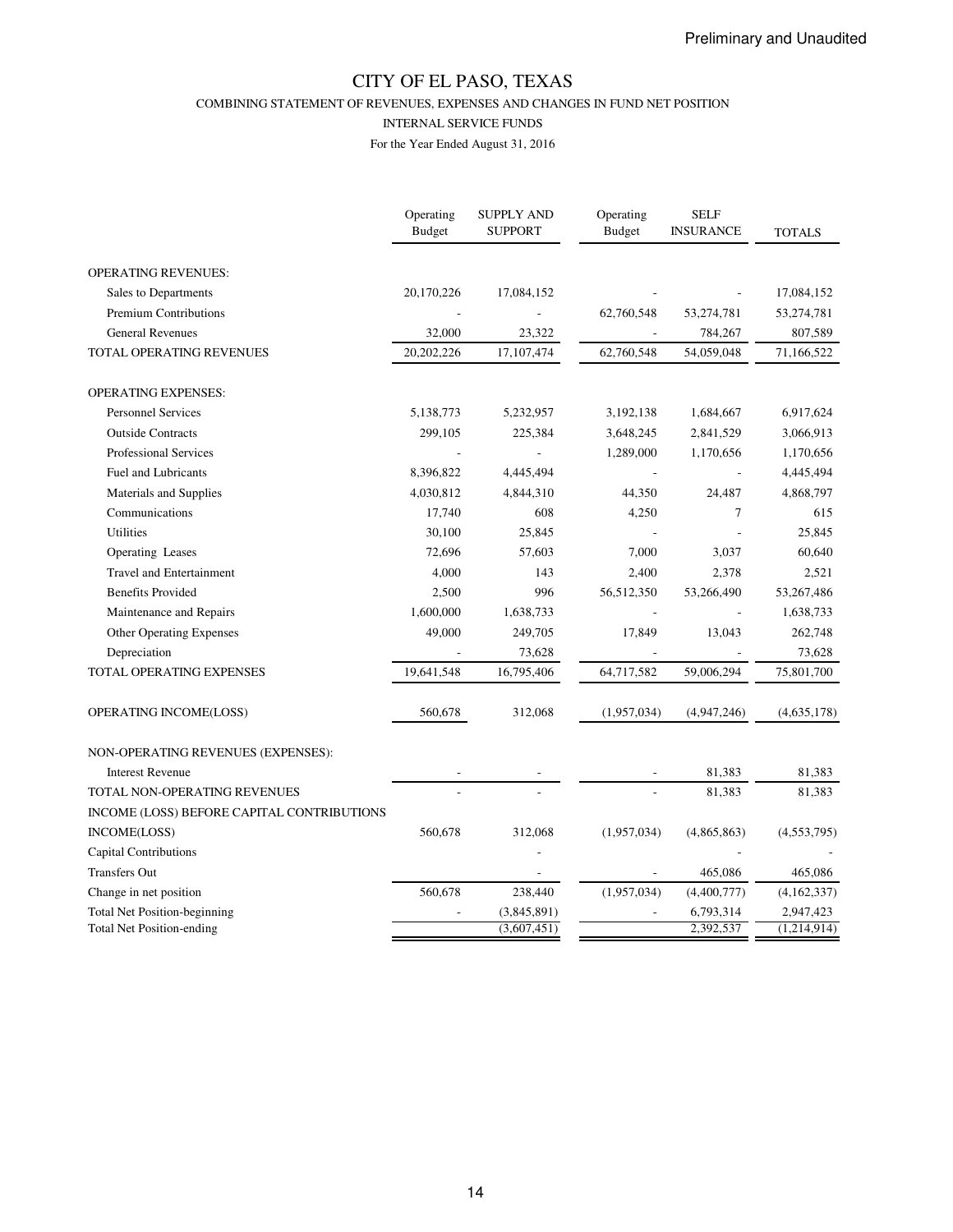COMBINING STATEMENT OF CASH FLOWS

INTERNAL SERVICE FUNDS

|                                                                                        | <b>SUPPLY AND</b><br><b>SUPPORT</b> | <b>SELF</b><br><b>INSURANCE</b> | <b>TOTALS</b>            |
|----------------------------------------------------------------------------------------|-------------------------------------|---------------------------------|--------------------------|
|                                                                                        |                                     |                                 |                          |
| <b>CASH FLOWS FROM OPERATING ACTIVITIES</b>                                            |                                     |                                 |                          |
| Receipts from customers                                                                | 17, 111, 477                        | 54,562,703                      | 71,674,180               |
| Payments to suppliers<br>Payments to employees                                         | (11,406,980)<br>(4,717,490)         | (57, 344, 297)                  | (68, 751, 277)           |
| Proceeds (to) from other funds                                                         |                                     | (1,653,044)                     | (6,370,534)              |
|                                                                                        |                                     | 465,086                         | 465,086                  |
| Net cash provided (used) by operating activities                                       | 987,007                             | (3,969,552)                     | (2,982,545)              |
| <b>CASH FLOWS FROM CAPITAL AND</b>                                                     |                                     |                                 |                          |
| <b>RELATED FINANCING ACTIVITIES</b>                                                    |                                     |                                 |                          |
| Proceeds from capital debt                                                             |                                     |                                 |                          |
| Purchases of capital assets                                                            | (223,040)                           |                                 | (223,040)                |
| Principal paid on capital debt                                                         |                                     |                                 |                          |
| Interest paid on capital debt                                                          |                                     |                                 |                          |
| Other receipts (payments)                                                              |                                     |                                 |                          |
| Net cash (used) by capital and related                                                 |                                     |                                 |                          |
| financing activities                                                                   | (223,040)                           |                                 | (223,040)                |
| <b>CASH FLOWS FROM INVESTING ACTIVITIES</b>                                            |                                     |                                 |                          |
| Proceeds from sales and maturities of investments                                      |                                     |                                 |                          |
| Purchases of Investments                                                               |                                     | 10,077,486                      | 10,077,486               |
| Interest                                                                               | $\overline{\phantom{a}}$            | 60,287<br>10,137,773            | 60,287<br>10,137,773     |
| Net cash provided by investing activities<br>Net increase in cash and cash equivalents | 763,967                             |                                 |                          |
| Balances - beginning of the year                                                       | 18,935                              | 6,168,221                       | 6,932,188                |
| Balances - end of the year                                                             | 782,902                             | 14,869,707<br>21,037,928        | 14,888,642<br>21,820,830 |
|                                                                                        |                                     | 27,597                          |                          |
| Reconciliation of operating income to net cash                                         |                                     |                                 |                          |
| provided (used) by operating activities:                                               |                                     |                                 |                          |
| Operating income                                                                       | 312,068                             | (4,947,246)                     | (4,635,178)              |
| Adjustments to reconcile operating income to net cash                                  |                                     |                                 |                          |
| provided by operating activities:                                                      |                                     |                                 |                          |
| Depreciation expense                                                                   | 73,628                              |                                 | 73,628                   |
| <b>Compensated Absences</b>                                                            | 265,917                             | 27,278                          | 293,195                  |
| Other Post Employment Benefits                                                         |                                     |                                 |                          |
| Net Pension Obligation                                                                 | 226,799                             |                                 | 226,799                  |
| Change in assets and liabilities:                                                      |                                     |                                 |                          |
| Receivables, net                                                                       | 4,003                               | 503,655                         | 507,658                  |
| Inventories                                                                            | (69,709)                            |                                 | (69,709)                 |
| Other assets                                                                           |                                     | 473,785                         | 473,785                  |
| Accounts and other payables                                                            | 151,550                             | 884,916                         | 1,036,466                |
| Accrued expenses                                                                       | 22,751                              | (911, 940)                      | (889, 189)               |
| Net cash provided (used) by operating activities                                       | 987,007                             | (3,969,552)                     | (2,982,545)              |
| Schedule of Non-Cash Investing, Capital and Financing Activities                       |                                     |                                 |                          |
| Increase in fair value of investments                                                  |                                     |                                 |                          |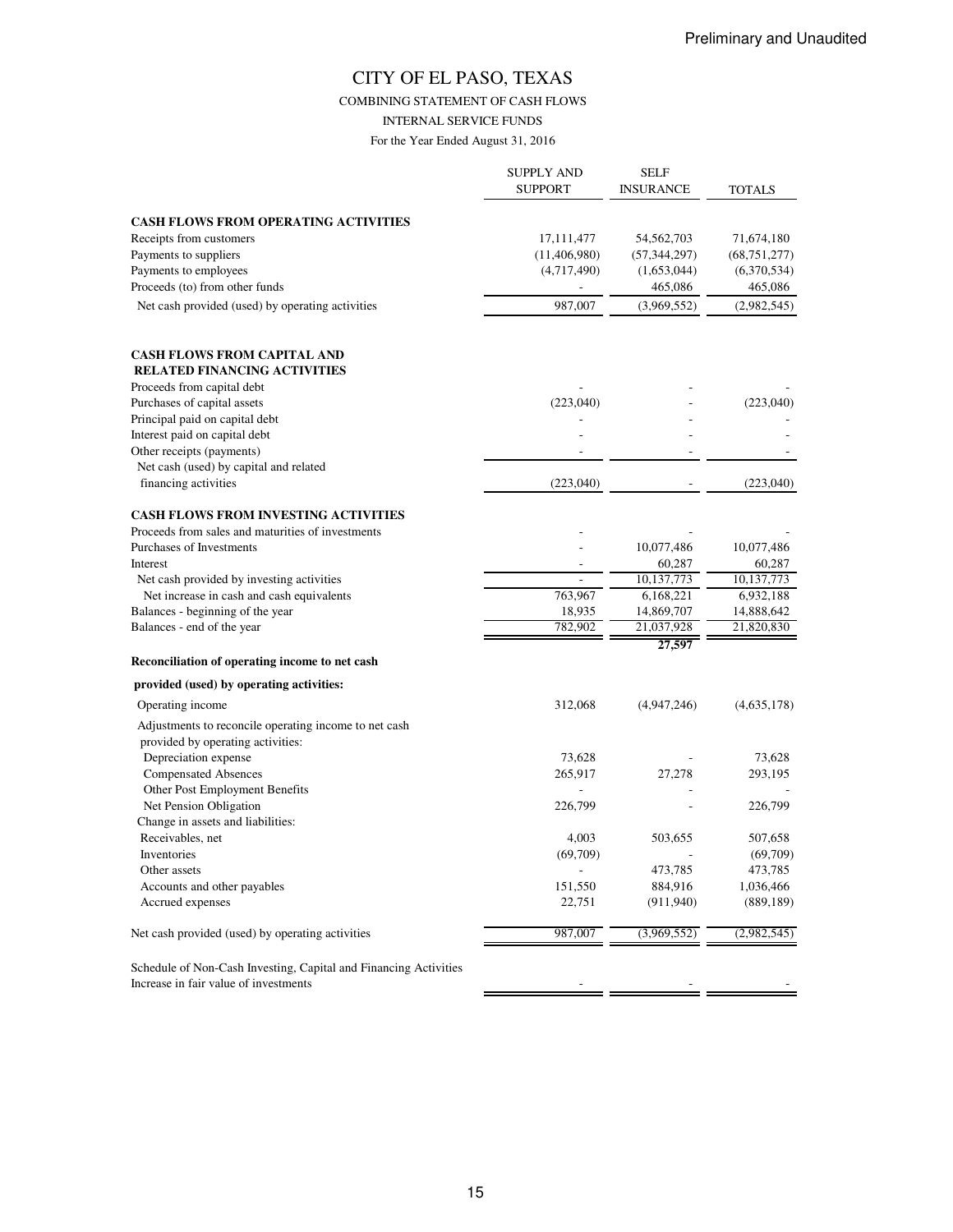COMBINING STATEMENT OF NET POSITION

PENSION TRUST FUNDS

August 31, 2016

|                                                       | El Paso Firemen and Policemen's            |                           |                       |               |  |
|-------------------------------------------------------|--------------------------------------------|---------------------------|-----------------------|---------------|--|
|                                                       |                                            |                           |                       |               |  |
|                                                       |                                            | (as of December 31, 2015) |                       |               |  |
|                                                       | El Paso City<br>Employees'<br>Pension Fund | Firemen Division          | Policemen<br>Division | Total         |  |
| <b>ASSETS</b>                                         |                                            |                           |                       |               |  |
| Cash and Cash Equivalents                             | 6,411,365                                  | 5,873,103                 | 8,599,652             | 20,884,120    |  |
| Investments:                                          |                                            |                           |                       |               |  |
| Mutual funds                                          | 21,254,906                                 |                           |                       | 21,254,906    |  |
| Commingled funds                                      | 53,833,171                                 |                           |                       | 53,833,171    |  |
| High-yield bond obligations                           | 47,826,591                                 |                           |                       | 47,826,591    |  |
| Corporate stocks                                      | 102,495,709                                |                           |                       | 102,495,709   |  |
| <b>Bank Collective Investment Funds</b>               | 186,488,037                                |                           |                       | 186,488,037   |  |
| Private equities                                      | 64,341,689                                 | 20,750,461                | 30,419,852            | 115,512,002   |  |
| Real estate investment funds                          | 66,507,980                                 | 30,762,836                | 45,097,838            | 142,368,654   |  |
| <b>Fixed Income Securities</b>                        | 97,966,289                                 | 146,642,455               | 214,974,259           | 459,583,003   |  |
| Domestic Equities                                     | 53,989,173                                 | 152,225,001               | 223,159,478           | 429,373,652   |  |
| <b>International Equities</b>                         |                                            | 148,253,477               | 217,337,286           | 365,590,763   |  |
| Invested securities lending collateral                |                                            | 40,674,517                | 59,628,208            | 100,302,725   |  |
| Receivables - Net of Allowances                       |                                            |                           |                       |               |  |
| <b>Commission Credits Receivable</b>                  | 135,603                                    |                           |                       | 135,603       |  |
| Due from Brokers For Securities Sold                  | 279,023                                    |                           |                       | 279,023       |  |
| <b>Employer Contributions</b>                         | 658,355                                    | 151,364                   | 197,060               | 1,006,779     |  |
| <b>Employee Contributions</b>                         | 417,549                                    | 128,491                   | 152,064               | 698,104       |  |
| Accrued Interest and Dividends                        | 843,024                                    |                           |                       | 843,024       |  |
| Other                                                 |                                            | 85                        | 86                    | 171           |  |
| Prepaid Items                                         | 22,895                                     |                           |                       | 22,895        |  |
| Capital Assets:                                       |                                            |                           |                       |               |  |
| Buildings, Improvements & Equipment, Net              | 750,345                                    | 976,656                   | 976,655               | 2,703,656     |  |
| <b>TOTAL ASSETS</b>                                   | 704,221,704                                | 546,438,446               | 800,542,438           | 2,051,202,588 |  |
| <b>LIABILITIES</b>                                    |                                            |                           |                       |               |  |
| <b>Accounts Payable</b>                               | 2,653,151                                  | 40,674,517                | 59,628,208            | 102,955,876   |  |
| <b>Accrued Payroll</b>                                | 1,044,781                                  | 554,304                   | 745,269               | 2,344,354     |  |
| <b>Unearned Revenue - Commission Credits</b>          | 135,603                                    |                           |                       | 135,603       |  |
| <b>TOTAL LIABILITIES</b>                              | 3,833,535                                  | 41,228,821                | 60,373,477            | 105,435,833   |  |
| <b>NET POSITION:</b>                                  |                                            |                           |                       |               |  |
| Held in Trust for Pension Benefits and Other Purposes | 700,388,169                                | 505,209,625               | 740,168,961           | 1,945,766,755 |  |